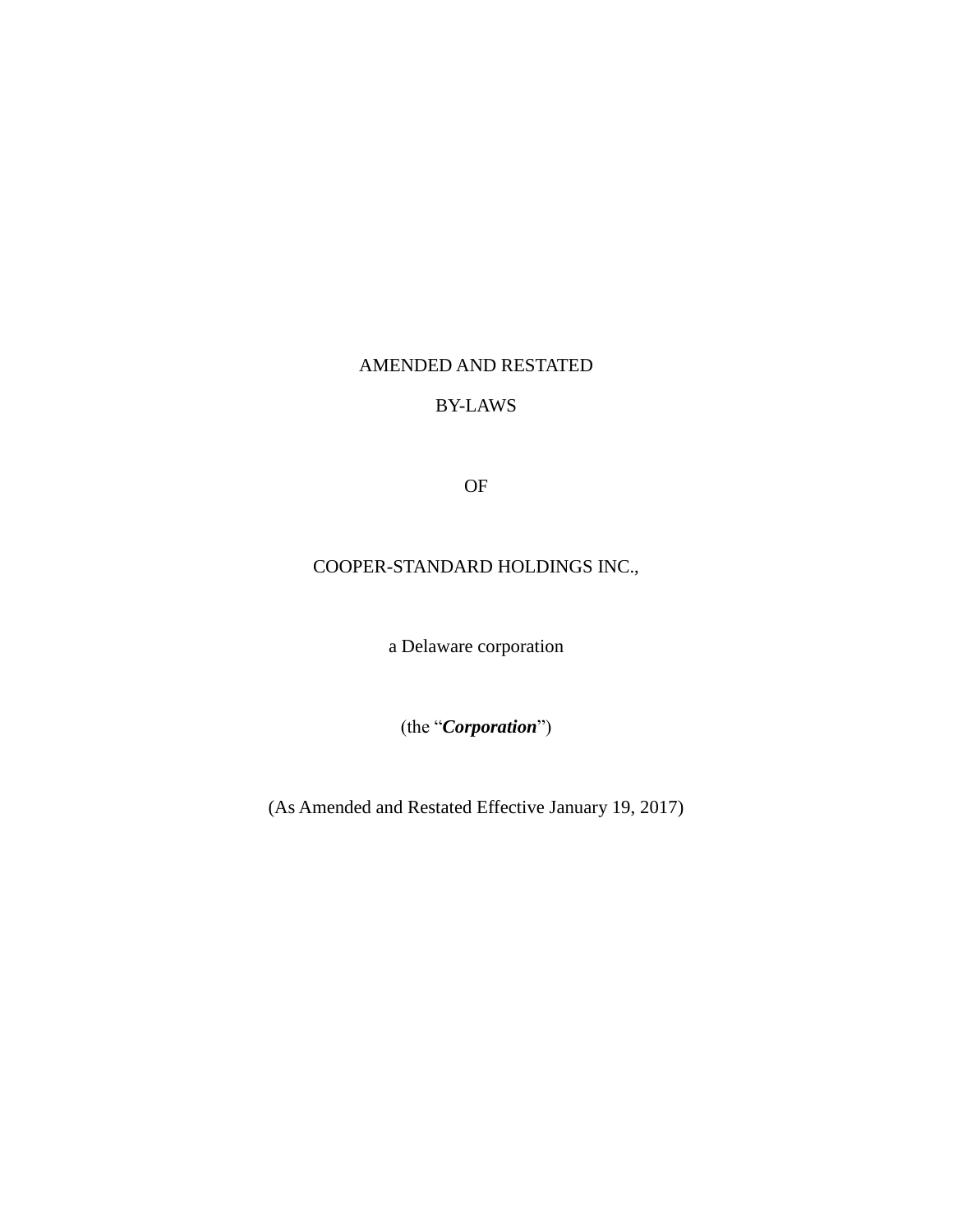#### **AMENDED AND RESTATED BY-LAWS**

#### **OF**

#### **COOPER-STANDARD HOLDINGS INC.**

## **ARTICLE I OFFICES**

**Section 1.1 Registered Office**. The registered office of the Corporation within the State of Delaware shall be located at either (a) the principal place of business of the Corporation in the State of Delaware or (b) the office of the corporation or individual acting as the Corporation's registered agent in Delaware.

**Section 1.2 Additional Offices**. The Corporation may, in addition to its registered office in the State of Delaware, have such other offices and places of business, both within and outside the State of Delaware, as the Board of Directors of the Corporation (the "*Board*") may from time to time determine or as the business and affairs of the Corporation may require.

### **ARTICLE II STOCKHOLDERS MEETINGS**

**Section 2.1 Annual Meetings**. The annual meeting of stockholders shall be held at such place and time and on such date as shall be determined by the Board and stated in the notice of the meeting, provided that the Board may in its sole discretion determine that the meeting shall not be held at any place, but may instead be held solely by means of remote communication pursuant to Section 9.5(a). At each annual meeting, the stockholders shall elect the directors of the Corporation and may transact any other business as may properly be brought before the meeting.

**Section 2.2 Special Meetings**. Except as otherwise required by applicable law, special meetings of stockholders, for any purpose or purposes, may be called only as provided in the Corporation's Third Amended and Restated Certificate of Incorporation, as the same may be amended or restated from time to time (the "*Certificate of Incorporation*"). The Board may in its sole discretion determine that a special meeting shall not be held at any place, but may instead be held solely by means of remote communication pursuant to Section 9.5(a).

**Section 2.3 Notices**. Whenever stockholders are required or permitted to take any action at a meeting, a written notice of the meeting shall be given which shall state the place, if any, date and hour of the meeting, the means of remote communications, if any, by which stockholders and proxyholders may be deemed to be present in person and vote at such meeting. Unless otherwise provided by applicable law or the Certificate of Incorporation, such notice shall be given by the Corporation not less than 10 nor more than 60 days before the date of the meeting to each stockholder entitled to vote at such meeting as of the record date for determining the stockholders entitled to notice of the meeting in the manner permitted by Section 9.3. If said notice is for a stockholders meeting other than an annual meeting, it shall in addition state the purpose or purposes for which the meeting is called, and the business transacted at such meeting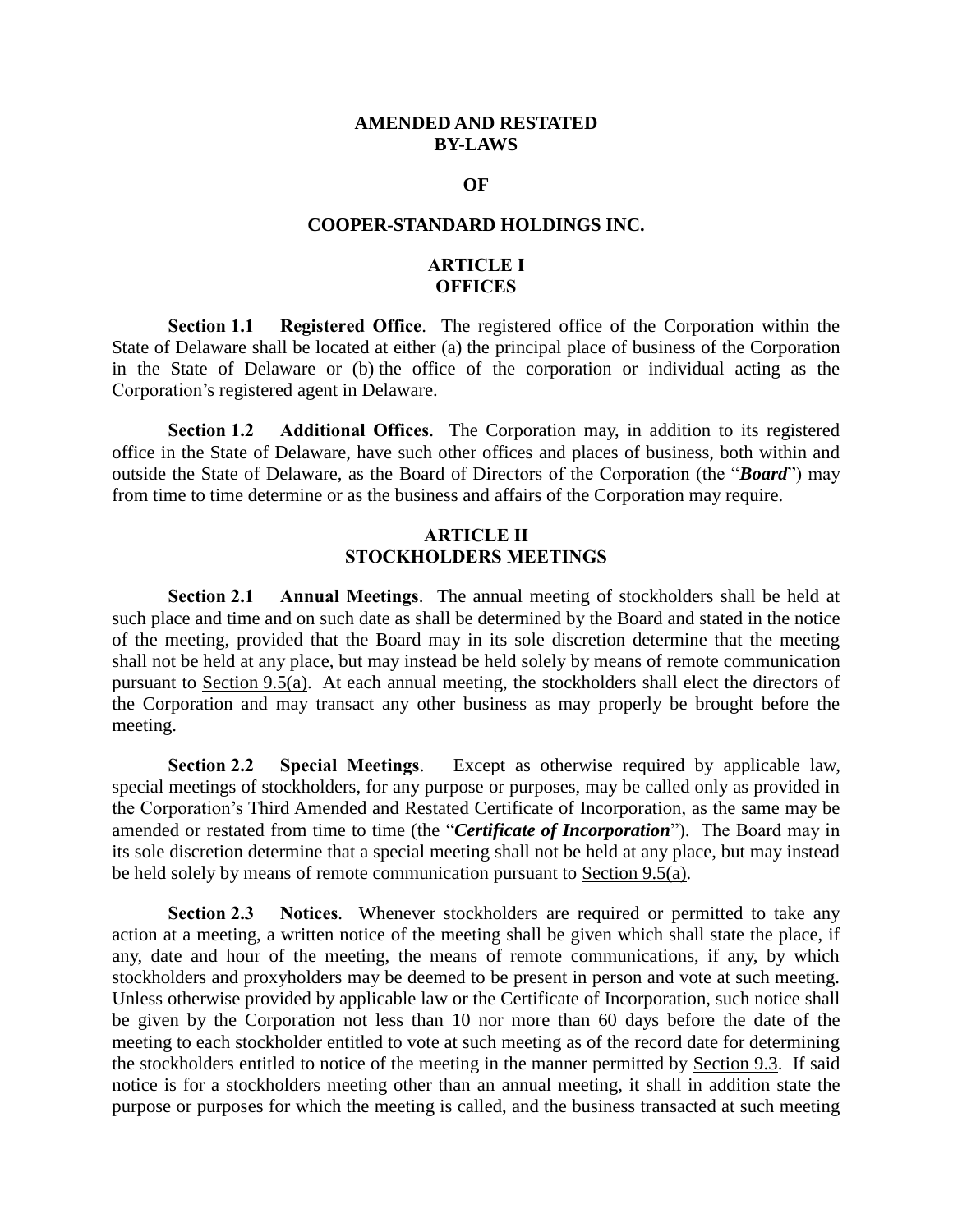shall be limited to the matters so stated in the Corporation's notice of meeting (or any supplement thereto), and, if applicable, the Special Meeting Request or as otherwise permitted pursuant to Section 2.7 or Section 3.2. Other than a special meeting of stockholders called pursuant to a Special Meeting Request in accordance with the Certificate of Incorporation, any meeting of stockholders as to which notice has been given may be postponed, and any special meeting of stockholders as to which notice has been given may be cancelled, by a resolution adopted by a majority of the Whole Board upon public announcement given before the date previously scheduled for such meeting or any adjournment thereof.

**Section 2.4 Quorum**. Except as otherwise provided by applicable law, the Certificate of Incorporation or these By-Laws, the presence, in person or by proxy, at a stockholders meeting of the holders of shares of outstanding capital stock of the Corporation representing a majority of the voting power of all outstanding shares of capital stock of the Corporation entitled to vote at such meeting shall constitute a quorum for the transaction of business at such meeting, except that when specified business is to be voted on by a class or series of stock voting as a class, the holders of shares representing a majority of the voting power of the outstanding shares of such class or series shall constitute a quorum of such class or series for the transaction of such business. If a quorum shall not be present or represented by proxy at any meeting of the stockholders, the chairman of the meeting may adjourn the meeting from time to time in the manner provided in Section 2.6 until a quorum shall attend. The stockholders present at a duly convened meeting may continue to transact business until adjournment, notwithstanding the withdrawal of enough stockholders to leave less than a quorum. Shares of its own stock belonging to the Corporation or to another corporation (if a majority of the voting power of the shares entitled to vote in the election of directors belonging to such other corporation is held, directly or indirectly, by the Corporation) shall neither be entitled to vote nor, for quorum purposes, be counted in (a) the number shares present, in person or by proxy, at a stockholders meeting or (b) the number of shares of outstanding capital stock of the Corporation entitled to vote at a stockholders meeting; provided, however, that the foregoing shall not limit the right of the Corporation or any such other corporation to vote shares held by it in a fiduciary capacity.

#### **Section 2.5 Voting of Shares**.

(a) Voting Lists. The Secretary shall prepare, or shall cause the officer or agent who has charge of the stock ledger of the Corporation to prepare, at least 10 days before every meeting of stockholders, a complete list of the stockholders of record entitled to vote at the meeting (provided, however, if the record date for determining the stockholders entitled to vote is less than 10 days before the meeting date, the list shall reflect the stockholders entitled to vote as of the tenth day before the meeting date), arranged in alphabetical order for each class of stock and showing the address and the number of shares registered in the name of each stockholder. Nothing contained in this Section 2.5(a) shall require the Corporation to include the telephone number or other electronic contact information for electronic transmission to any stockholder on such list. Such list shall be open to the examination of any stockholder, for any purpose germane to the meeting, during ordinary business hours for a period of at least 10 days prior to the meeting: (i) on a reasonably accessible electronic network, provided that the information required to gain access to such list is provided with the notice of the meeting, or (ii) during ordinary business hours, at the principal place of business of the Corporation. If the Corporation determines to make the list available on an electronic network, the Corporation may take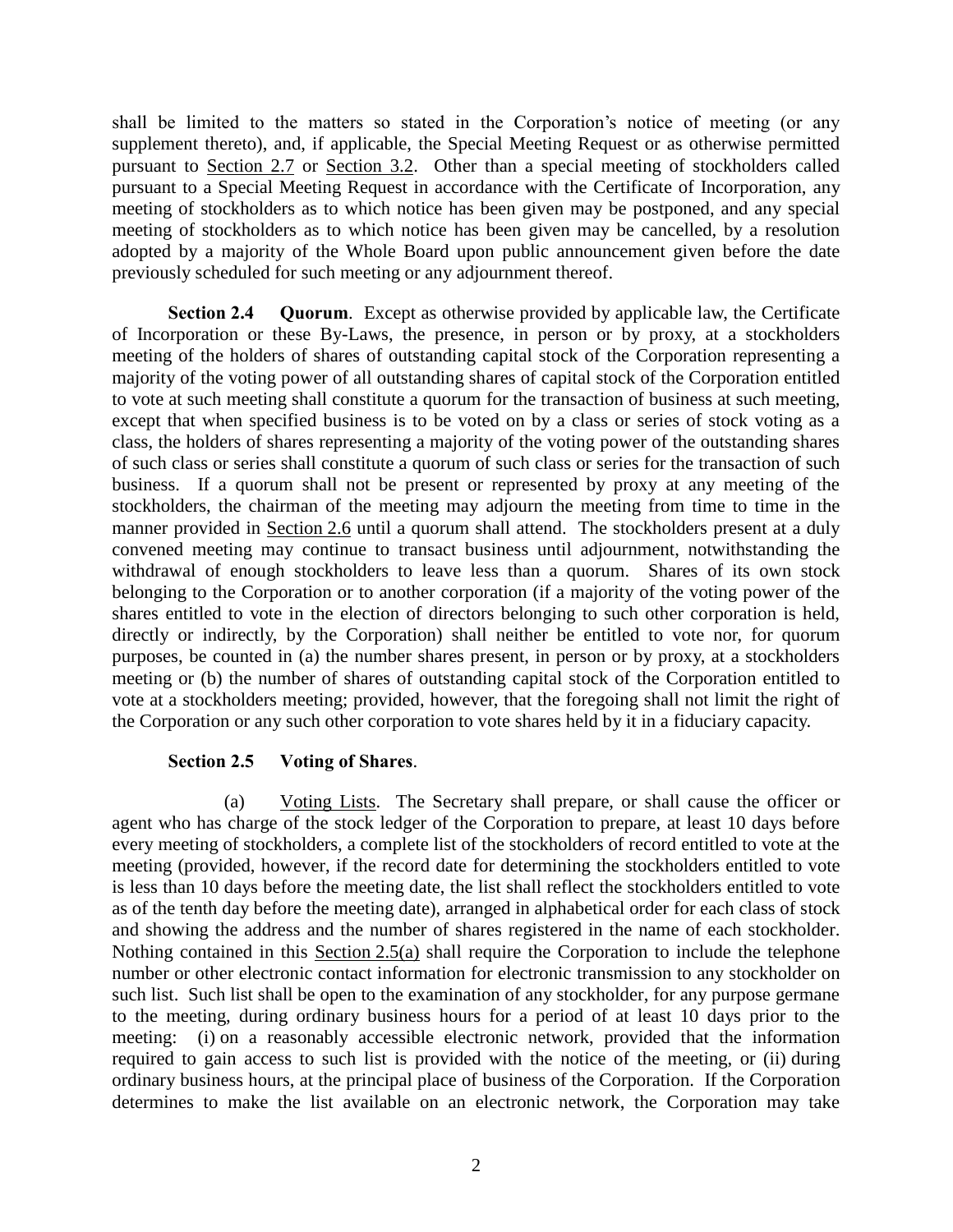reasonable steps to ensure that such information is available only to stockholders of the Corporation. If the meeting is to be held at a place, then the list of stockholders entitled to vote at the meeting shall be produced and kept at the time and place of the meeting during the whole time thereof, and may be examined by any stockholder who is present. If a meeting of stockholders is to be held solely by means of remote communication as permitted by Section 9.5(a), then such list shall be open to the examination of any stockholder during the whole time of the meeting on a reasonably accessible electronic network, and the information required to access such list shall be provided with the notice of meeting. The stock ledger shall be the only evidence as to who are the stockholders entitled to examine the list required by this Section 2.5(a) or to vote in person or by proxy at any meeting of stockholders.

(b) Manner of Voting. At any stockholders meeting, every stockholder entitled to vote may vote in person or by proxy. If authorized by the Board, the voting by stockholders or proxyholders at any meeting conducted by remote communication may be effected by a ballot submitted by electronic transmission, provided that any such electronic transmission must either set forth or be submitted with information from which the Corporation can determine that the electronic transmission was authorized by the stockholder or proxyholder. The Board, in its discretion, or the chairman of the meeting of stockholders, in such person's discretion, may require that any votes cast at such meeting shall be cast by written ballot.

(c) Proxies. Each stockholder entitled to vote at a meeting of stockholders may authorize another person or persons to act for such stockholder by proxy, but no such proxy shall be voted or acted upon after three years from its date, unless the proxy provides for a longer period. Proxies need not be filed with the Secretary of the Corporation until the meeting is called to order, but shall be filed with the Secretary before being voted. Without limiting the manner in which a stockholder may authorize another person or persons to act for such stockholder as proxy, either of the following shall constitute a valid means by which a stockholder may grant such authority.

(i) A stockholder may execute a writing authorizing another person or persons to act for such stockholder as proxy. Execution may be accomplished by the stockholder or such stockholder's authorized officer, director, employee or agent signing such writing or causing such person's signature to be affixed to such writing by any reasonable means, including, but not limited to, by facsimile signature.

(ii) A stockholder may authorize another person or persons to act for such stockholder as proxy by transmitting or authorizing the transmission of an electronic transmission to the person who will be the holder of the proxy or to a proxy solicitation firm, proxy support service organization or like agent duly authorized by the person who will be the holder of the proxy to receive such transmission, provided that any such electronic transmission must either set forth or be submitted with information from which it can be determined that the electronic transmission was authorized by the stockholder.

Any copy, electronic transmission or other reliable reproduction of the writing or transmission authorizing another person or persons to act as proxy for a stockholder may be substituted or used in lieu of the original writing or transmission for any and all purposes for which the original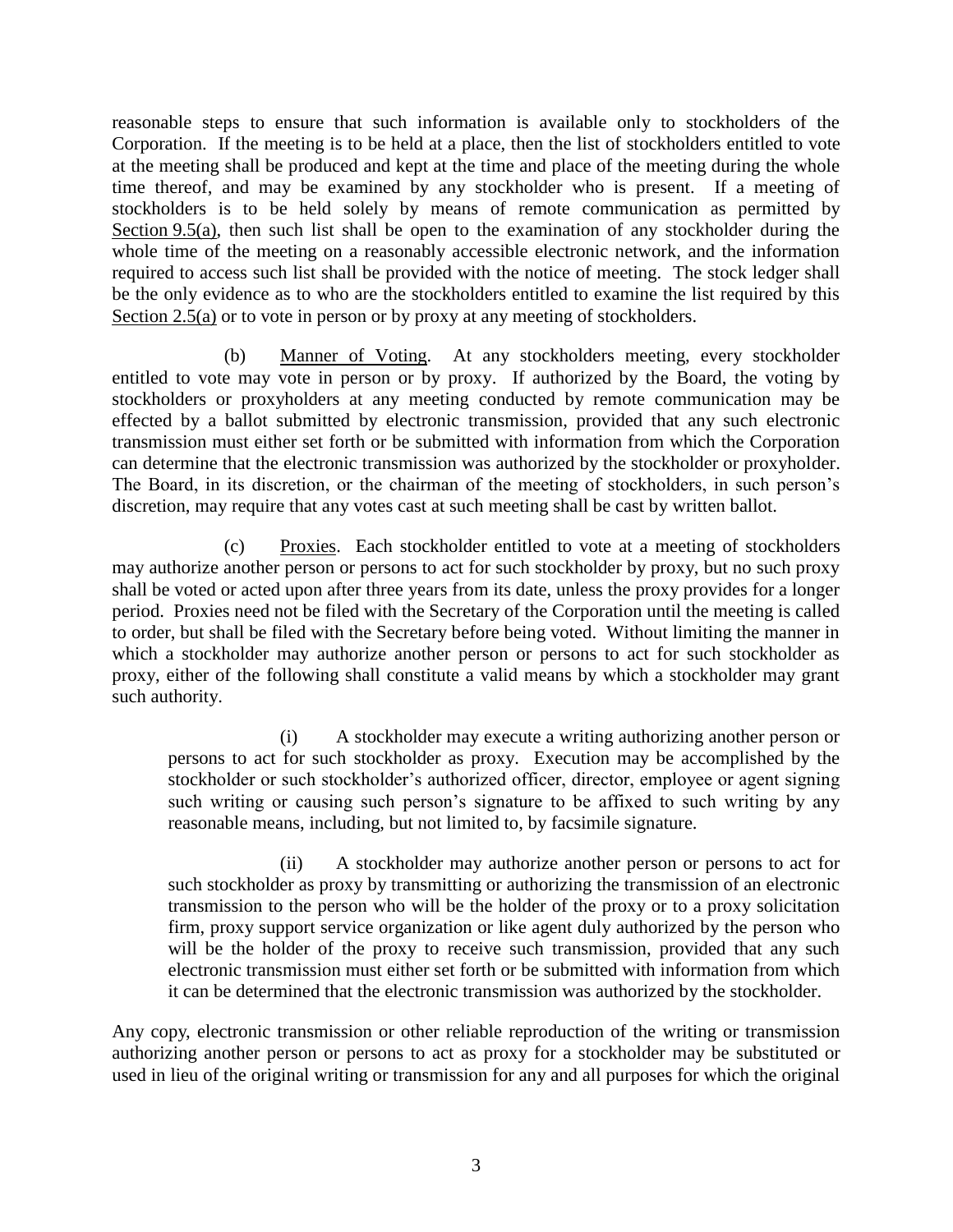writing or transmission could be used; provided that such copy, electronic transmission or other reproduction shall be a complete reproduction of the entire original writing or transmission.

(d) Required Vote. Subject to the rights of the holders of one or more series of preferred stock of the Corporation *("Preferred Stock"),* voting separately by class or series, to elect directors pursuant to the terms of one or more series of Preferred Stock, a ll matters shall be determined by the vote of a majority of the votes cast by the stockholders present in person or represented by proxy at the meeting and entitled to vote thereon, unless the matter is one upon which, by applicable law, the Certificate of Incorporation, these By-Laws or applicable stock exchange rules, a different vote is required, in which case such provision shall govern and control the decision of such matter.

(e) Inspectors of Election. The Board may, and shall if required by law, in advance of any meeting of stockholders, appoint one or more persons as inspectors of election, who may be employees of the Corporation or otherwise serve the Corporation in other capacities, to act at such meeting of stockholders or any adjournment thereof and to make a written report thereof. The Board may appoint one or more persons as alternate inspectors to replace any inspector who fails to act. If no inspectors of election or alternates are appointed by the Board, the chairman of the meeting shall appoint one or more inspectors to act at the meeting. Each inspector, before discharging his or her duties, shall take and sign an oath faithfully to execute the duties of inspector with strict impartiality and according to the best of his or her ability. The inspectors shall ascertain and report the number of outstanding shares and the voting power of each; determine the number of shares present in person or represented by proxy at the meeting and the validity of proxies and ballots; count all votes and ballots and report the results; determine the disposition of any challenges and retain for a reasonable period a record of the disposition of any challenges made to any determination by the inspectors; and certify their determination of the number of shares represented at the meeting and their count of all votes and ballots. No person who is a candidate for an office at an election may serve as an inspector at such election. Each report of an inspector shall be in writing and signed by the inspector or by a majority of them if there is more than one inspector acting at such meeting. If there is more than one inspector, the report of a majority shall be the report of the inspectors.

**Section 2.6 Adjournments**. Any annual or special meeting of stockholders may be adjourned by the chairman of the meeting, from time to time, whether or not there is a quorum, to reconvene at the same or some other place, provided that a special meeting of stockholders called pursuant to a Special Meeting Request may not be adjourned without the written consent of the stockholders that submitted such Special Meeting Request. Notice need not be given of any such adjourned meeting if the date, time and place or the means of remote communication by which stockholders and proxyholders may be deemed to be present in person and vote at such adjourned meeting, as applicable, are announced at the meeting at which the adjournment is taken. At the adjourned meeting the stockholders, or the holders of any class or series of stock entitled to vote separately as a class, as the case may be, may transact any business that might have been transacted at the original meeting. If the adjournment is for more than 30 days, notice of the adjourned meeting shall be given to each stockholder of record entitled to vote at the meeting. If after the adjournment a new record date for stockholders entitled to vote is fixed for the adjourned meeting, the Board shall fix a new record date for notice of such adjourned meeting in accordance with Section 2.3, and shall give notice of the adjourned meeting to each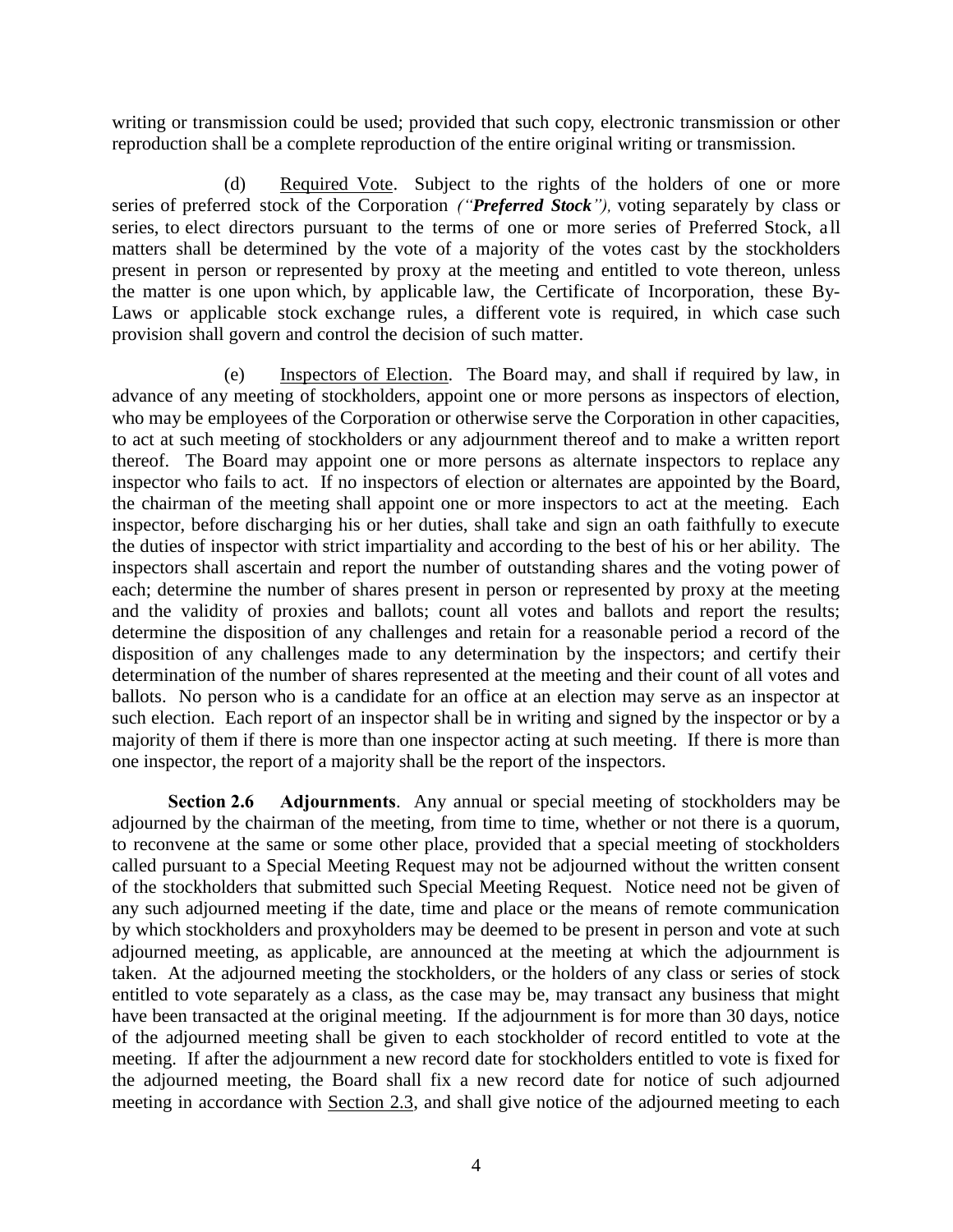stockholder of record entitled to vote at such adjourned meeting as of the record date fixed for notice of such adjourned meeting.

### **Section 2.7 Advance Notice for Business**.

(a) Annual Meetings of Stockholders. No business may be transacted at an annual meeting of stockholders, other than business that is either (I) specified in the Corporation's notice of meeting (or any supplement thereto) given by or at the direction of the Board, (II) otherwise properly brought before the annual meeting by or at the direction of the Board or (III) otherwise properly brought before the annual meeting by any stockholder of the Corporation (x) who is a stockholder on the date of the giving of the notice provided for in this Section 2.7(a) and who is entitled to vote at such annual meeting and  $(y)$  who complies with the notice procedures set forth in this Section 2.7(a). Except for proposals properly made in accordance with Rule 14a-8 (or any successor thereof) under the Securities Exchange Act of 1934, as amended (the "*Exchange Act*"), and included in the notice of meeting given by or at the direction of the Board, the foregoing clause (III) shall be the exclusive means for a stockholder to propose business to be brought before an annual meeting of stockholders. Stockholders seeking to nominate persons for election to the Board must comply with Section 3.2, and this Section 2.7 shall not be applicable to nominations.

(i) In addition to any other applicable requirements, for business (other than nominations) to be properly brought before an annual meeting by a stockholder, such stockholder must have given timely notice thereof in proper written form to the Secretary of the Corporation and such business must otherwise be a proper matter for stockholder action. Subject to Section  $2.7(a)(iv)$ , a stockholder's notice to the Secretary with respect to such business, to be timely, must comply with the provisions of this Section 2.7(a)(i). A stockholder's notice must be received by the Secretary at the principal executive offices of the Corporation not later than the close of business on the 90th day nor earlier than the opening of business on the 120th day before the anniversary date of the immediately preceding annual meeting of stockholders; provided, however, that if the annual meeting is called for a date that is more than 30 days earlier or more than 60 days later than such anniversary date, notice by the stockholder to be timely must be so received not earlier than the opening of business on the 120th day before the meeting and not later than the later of  $(x)$  the close of business on the 90th day before the meeting or (y) the close of business on the 10th day following the day on which public announcement of the date of the annual meeting is first made by the Corporation. Notwithstanding the previous sentence, for purposes of determining whether a stockholder's notice shall have been received in a timely manner for the annual meeting of stockholders in 2011, to be timely, a stockholder's notice must have been received not later than the close of business on February 15, 2011, nor earlier than the opening of business on January 15, 2011. The public announcement of an adjournment or postponement of an annual meeting shall not commence a new time period for the giving of a stockholder's notice as described in this Section 2.7(a).

(ii) To be in proper written form, a stockholder's notice to the Secretary with respect to any business (other than director nominations which are the subject of Section 3.2) must set forth: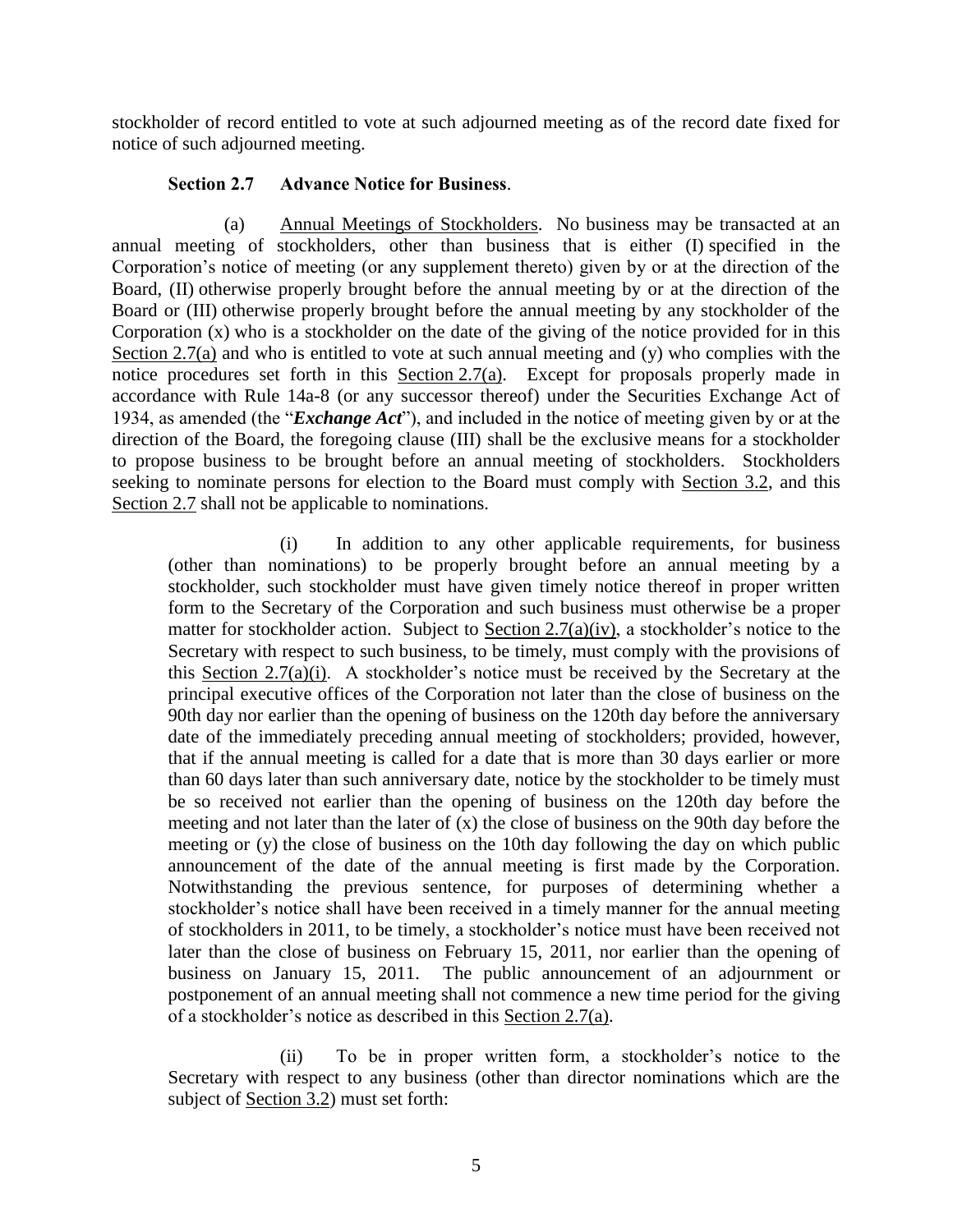(A) as to each such matter such stockholder proposes to bring before the annual meeting (1) a brief description of the business desired to be brought before the annual meeting and any material interest in such business of such stockholder and any Stockholder Associated Person (as defined below), individually or in the aggregate, (2) the text of the proposal or business (including the text of any resolutions proposed for consideration and if such business includes a proposal to amend these By-Laws, the text of the proposed amendment) and (3) the reasons for conducting such business at the annual meeting;

(B) the name and address of the stockholder proposing such business, as they appear on the Corporation's books;

(C) the class or series and number of shares of capital stock of the Corporation that are owned of record or are directly or indirectly owned beneficially by such stockholder and by any Stockholder Associated Person;

(D) any proxy (other than a revocable proxy given in response to a solicitation made pursuant to Section 14(a) (or any successor thereof) of the Exchange Act by way of a solicitation statement filed on Schedule 14A), contract, arrangement, understanding or relationship pursuant to which such stockholder or any Stockholder Associated Person has a right to vote any shares of the Corporation;

(E) any Derivative Position held by such Stockholder and by any Stockholder Associated Person;

(F) a description of all agreements, arrangements or understandings (written or oral) between or among such stockholder, any Stockholder Associated Person or any other person or persons (including their names) in connection with the proposal of such business by such stockholder;

(G) any other information relating to such stockholder and any Stockholder Associated Person that would be required to be disclosed in a proxy statement or other filings required to be made in connection with solicitation of proxies for election of directors (even if an election contest is not involved), or would be otherwise required, in each case pursuant to Section 14 (or any successor thereof) of the Exchange Act and the rules and regulations promulgated thereunder;

(H) a representation that such stockholder intends to appear in person or by proxy at the annual meeting to bring such business before the meeting; and

(I) a statement of whether such stockholder or any Stockholder Associated Person intends, or is part of a group that intends, to solicit proxies in connection with the proposal.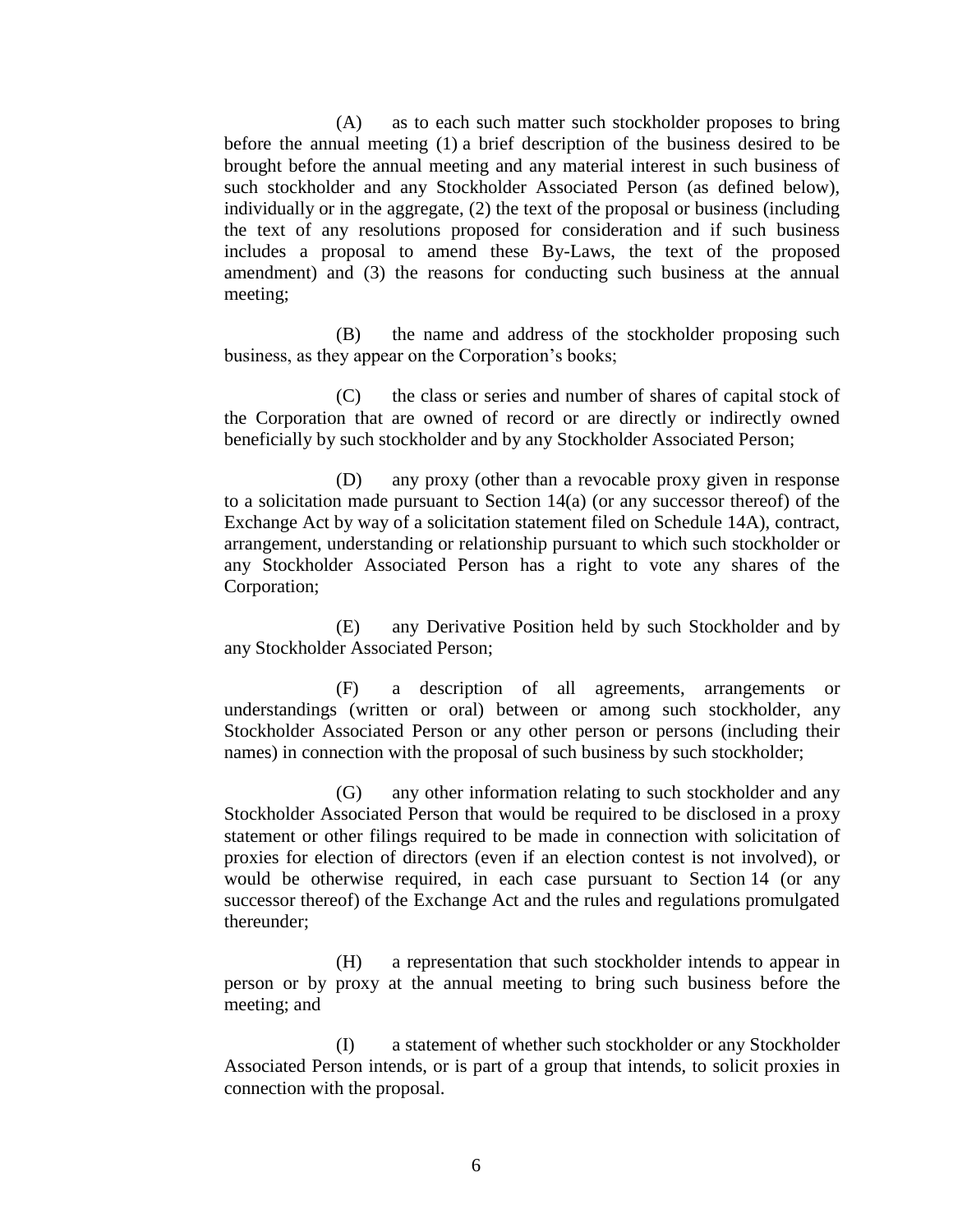(iii) The foregoing notice requirements of this  $Section 2.7(a)$  shall be deemed satisfied by a stockholder as to any proposal made pursuant to Rule 14a-8 (or any successor thereof) of the Exchange Act if the stockholder has notified the Corporation of such stockholder's intention to present such proposal at an annual meeting in compliance with Rule 14a-8 (or any successor thereof) of the Exchange Act. No business shall be conducted at the annual meeting of stockholders except business brought before the annual meeting in accordance with the procedures set forth in this Section 2.7(a), provided, however, that once business has been properly brought before the annual meeting in accordance with such procedures, nothing in this Section 2.7(a) shall be deemed to preclude discussion by any stockholder of any such business conducted in accordance with the rules for such meeting as set forth in Section 2.8. If the Board or the chairman of the annual meeting determines that any stockholder proposal was not made in accordance with the provisions of this Section 2.7(a) or that the information provided in a stockholder's notice does not satisfy the information requirements of this Section 2.7(a), such proposal shall not be presented for action at the annual meeting. Notwithstanding the foregoing provisions of this Section 2.7(a), if the stockholder (or a qualified representative of the stockholder) does not appear at the annual meeting of stockholders of the Corporation to present the proposed business, such proposed business shall not be transacted, notwithstanding that proxies in respect of such matter may have been received by the Corporation.

(iv) In addition to the provisions of this Section 2.7(a), a stockholder shall also comply with all applicable requirements of the Exchange Act and the rules and regulations thereunder with respect to the matters set forth herein. Nothing in this Section 2.7(a) shall be deemed to affect any rights of stockholders to request inclusion of proposals in the Corporation's proxy statement pursuant to Rule 14a-8 (or any successor thereof) under the Exchange Act.

(b) Special Meetings of Stockholders. Any business may be transacted at a special meeting of stockholders, provided that with respect to each special meeting of stockholders, only such business shall be conducted as is permitted by Section 2.3. Nominations of persons for election to the Board may be made at a special meeting of stockholders pursuant to Section 3.2. Notwithstanding any provision contained herein, in the case of a special meeting of stockholders called pursuant to a Special Meeting Request, to be timely, a stockholder's notice to the Secretary must be received by the Secretary at the principal executive offices of the Corporation not later than 15 days prior to such meeting.

**Section 2.8 Conduct of Meetings**. The chairman of each annual and special meeting of stockholders shall be the Chairman of the Board or, in the absence (or inability or refusal to act) of the Chairman of the Board, the Chief Executive Officer (if he or she shall be a director) or such other person as shall be appointed by the Board. The date and time of the opening and the closing of the polls for each matter upon which the stockholders will vote at a meeting shall be announced at the meeting by the chairman of the meeting. The Board may adopt or, in the absence thereof, the chairman of the meeting may prescribe, such rules and regulations for the conduct of the meeting of stockholders as it shall deem appropriate. Except to the extent inconsistent with these By-Laws or such rules and regulations, the chairman of any meeting of stockholders shall have the right and authority to convene, adjourn and close the meeting, and to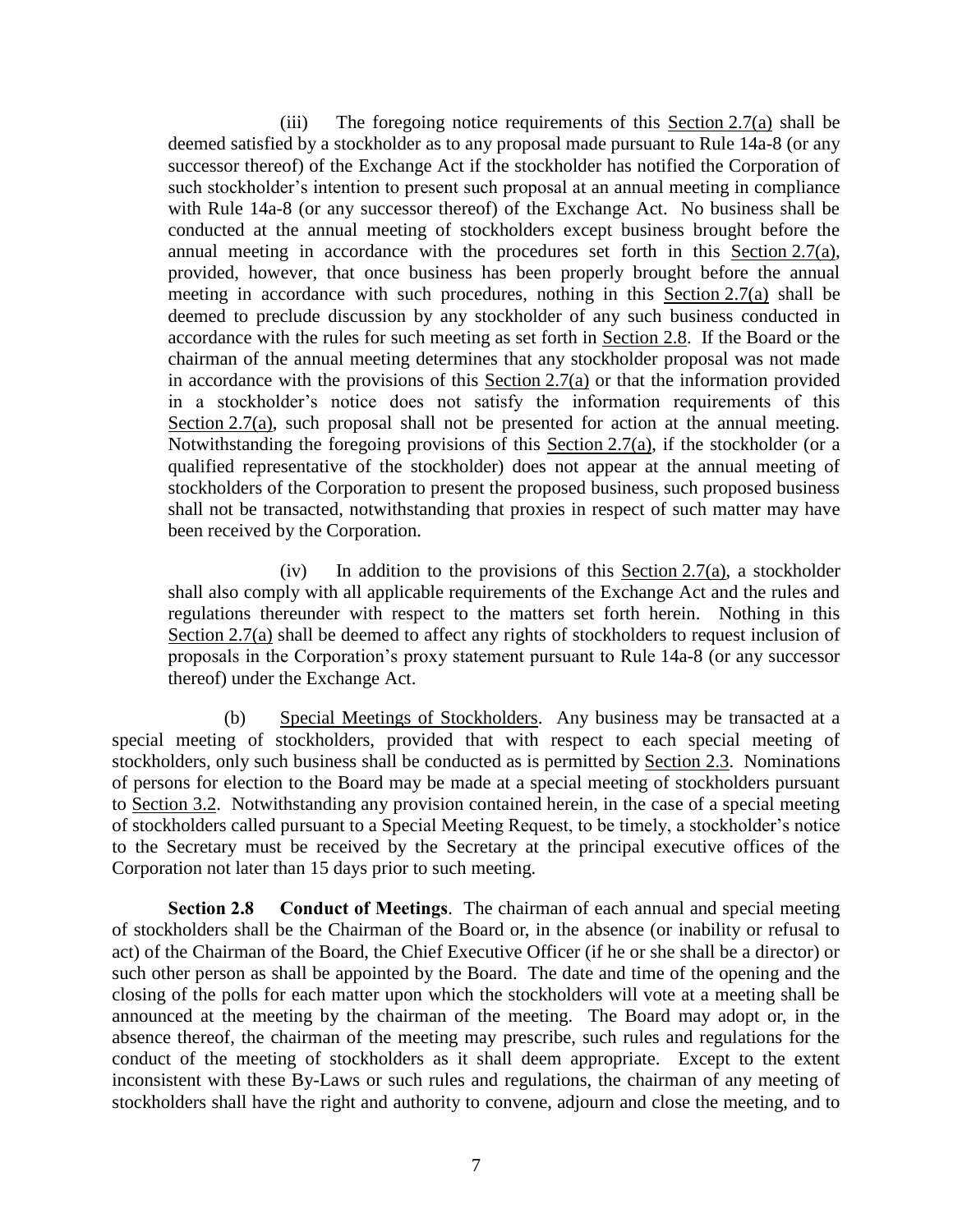do all such acts as, in the judgment of such chairman, are appropriate for the proper conduct of the meeting. Such rules, regulations or procedures, whether adopted by the Board or prescribed by the chairman of the meeting, may include, without limitation, the following: (a) the establishment of an agenda or order of business for the meeting; (b) rules and procedures for maintaining order at the meeting and the safety of those present; (c) limitations on attendance at or participation in the meeting to stockholders of record of the Corporation, their duly authorized and constituted proxies or such other persons as the chairman of the meeting shall determine; (d) restrictions on entry to the meeting after the time fixed for the commencement thereof; and (e) limitations on the time allotted (to individuals and in the aggregate) to questions or comments by participants. Unless and to the extent determined by the Board or the chairman of the meeting, meetings of stockholders shall not be required to be held in accordance with the rules of parliamentary procedure. The secretary of each annual and special meeting of stockholders shall be the Secretary or, in the absence (or inability or refusal to act) of the Secretary, the chairman of the meeting may appoint any person to act as secretary of the meeting.

**Section 2.9 No Action by Consent of Stockholders in Lieu of Meeting**. Except as otherwise expressly provided by the terms of any series of Preferred Stock permitting the holders of such series of Preferred Stock to act by written consent, any action required or permitted to be taken by the stockholders of the Corporation must be effected at a duly called annual or special meeting of the stockholders of the Corporation, unless a majority of the Whole Board approves in advance the taking of such action by means of written consent of stockholders, in which case such action may be taken without a meeting, without prior notice and without a vote, if a consent or consents in writing, setting forth the action so taken, shall be signed by the holders of outstanding stock having not less than the minimum voting power that would be necessary to authorize or take such action at a meeting at which all shares entitled to vote thereon were present and voted and shall be delivered to the Corporation to its registered office in the State of Delaware, the Corporation's principal place of business, or the Secretary of the Corporation. Every written consent shall bear the date of signature of each stockholder who signs the consent and no written consent shall be effective to take the corporate action referred to therein unless, within 60 days of the date the earliest dated consent is delivered to the Corporation, a written consent or consents signed by a sufficient number of holders to take such action are delivered to the Corporation by delivery to the Corporation's registered office in the State of Delaware, the Corporation's principal place of business, or the Secretary. Delivery made to the Corporation's registered office shall be by hand or by certified or registered mail, return receipt requested. An electronic transmission consenting to the action to be taken and transmitted by a stockholder, proxyholder or a person or persons authorized to act for a stockholder or proxyholder shall be deemed to be written, signed and dated for purposes hereof if such electronic transmission sets forth or is delivered with information from which the Corporation can determine that such transmission was transmitted by a stockholder or proxyholder (or by a person authorized to act for a stockholder or proxyholder) and the date on which such stockholder, proxyholder or authorized person transmitted such transmission. The date on which such electronic transmission is transmitted shall be deemed to be the date on which such consent was signed. No consent given by electronic transmission shall be deemed to have been delivered until such consent is reproduced in paper form and delivered to the Corporation by delivery either to the Corporation's registered office in the State of Delaware, the Corporation's principal place of business, or the Secretary of the Corporation. Delivery made to the Corporation's registered office shall be made by hand or by certified or registered mail, return receipt requested.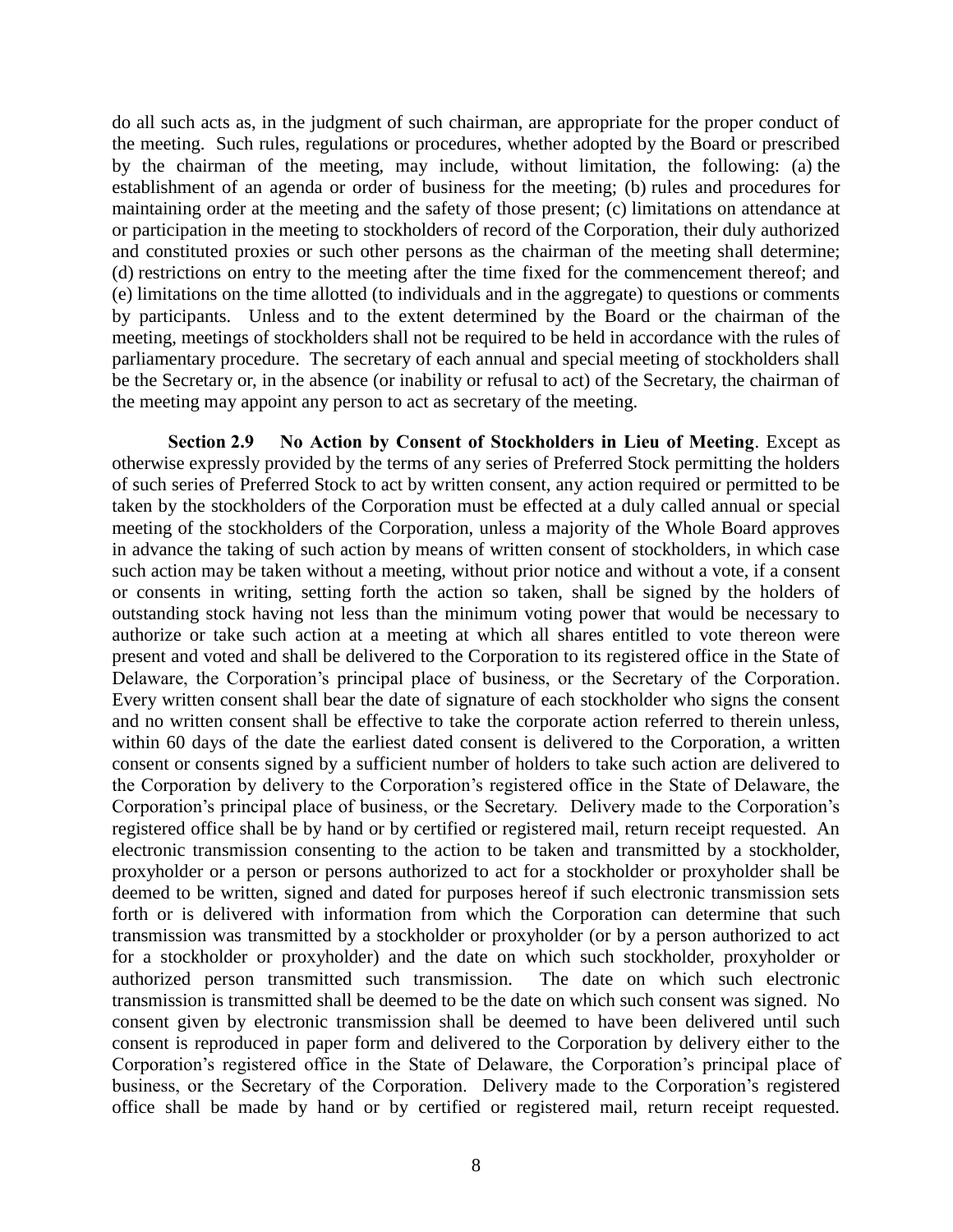Notwithstanding the limitations on delivery in the previous sentence, consents given by electronic transmission may be otherwise delivered to the Corporation's principal place of business or to the Secretary if, to the extent, and in the manner provided by resolution of a majority of the Whole Board. Any copy, electronic transmission or other reliable reproduction of a consent in writing may be substituted or used in lieu of the original writing for any and all purposes for which the original writing could be used; provided that such copy, electronic transmission or other reproduction shall be a complete reproduction of the entire original writing. Prompt notice of the taking of the corporate action without a meeting by less than unanimous written consent shall be given to those stockholders who have not consented in writing and who, if the action had been taken at a meeting, would have been entitled to notice of the meeting if the record date for notice of such meeting had been the date that written consents signed by a sufficient number of holders were delivered to the Corporation as provided in this Section 2.9.

### **ARTICLE III DIRECTORS**

**Section 3.1 Powers**. The business and affairs of the Corporation shall be managed by or under the direction of the Board, which may exercise all such powers of the Corporation and do all such lawful acts and things as are not by statute or by the Certificate of Incorporation or by these By-Laws required to be exercised or done by the stockholders. Directors need not be stockholders or residents of the State of Delaware.

#### **Section 3.2 Advance Notice for Nomination of Directors**.

(a) Only persons who are nominated in accordance with the following procedures shall be eligible for election as directors by the stockholders of the Corporation, except as may be otherwise provided by the terms of one or more series of Preferred Stock with respect to the rights of holders of one or more series of Preferred Stock to elect directors. Nominations of persons for election to the Board at any annual meeting of stockholders, or at any special meeting of stockholders called for the purpose of electing directors as set forth in the Corporation's notice of such special meeting, may be made (i) by or at the direction of the Board or (ii) by any stockholder of the Corporation (x) who is a stockholder of record on the date of the giving of the notice provided for in this Section 3.2 and who is entitled to vote in the election of directors at such meeting and (y) who complies with the notice procedures set forth in this Section 3.2.

(b) In addition to any other applicable requirements, for a nomination to be made by a stockholder, such stockholder must have given timely notice thereof in proper written form to the Secretary of the Corporation. To be timely, a stockholder's notice to the Secretary must comply with the provisions of this Section 3.2(b). A stockholder's notice must be received by the Secretary at the principal executive offices of the Corporation: (i) in the case of an annual meeting, not later than the close of business on the 90th day nor earlier than the opening of business on the 120th day before the anniversary date of the immediately preceding annual meeting of stockholders; provided, however, that if the annual meeting is called for a date that is more than 30 days earlier or more than 60 days after such anniversary date, notice by the stockholder to be timely must be so received not earlier than the opening of business on the 120th day before the meeting and not later than the later of (x) the close of business on the 90th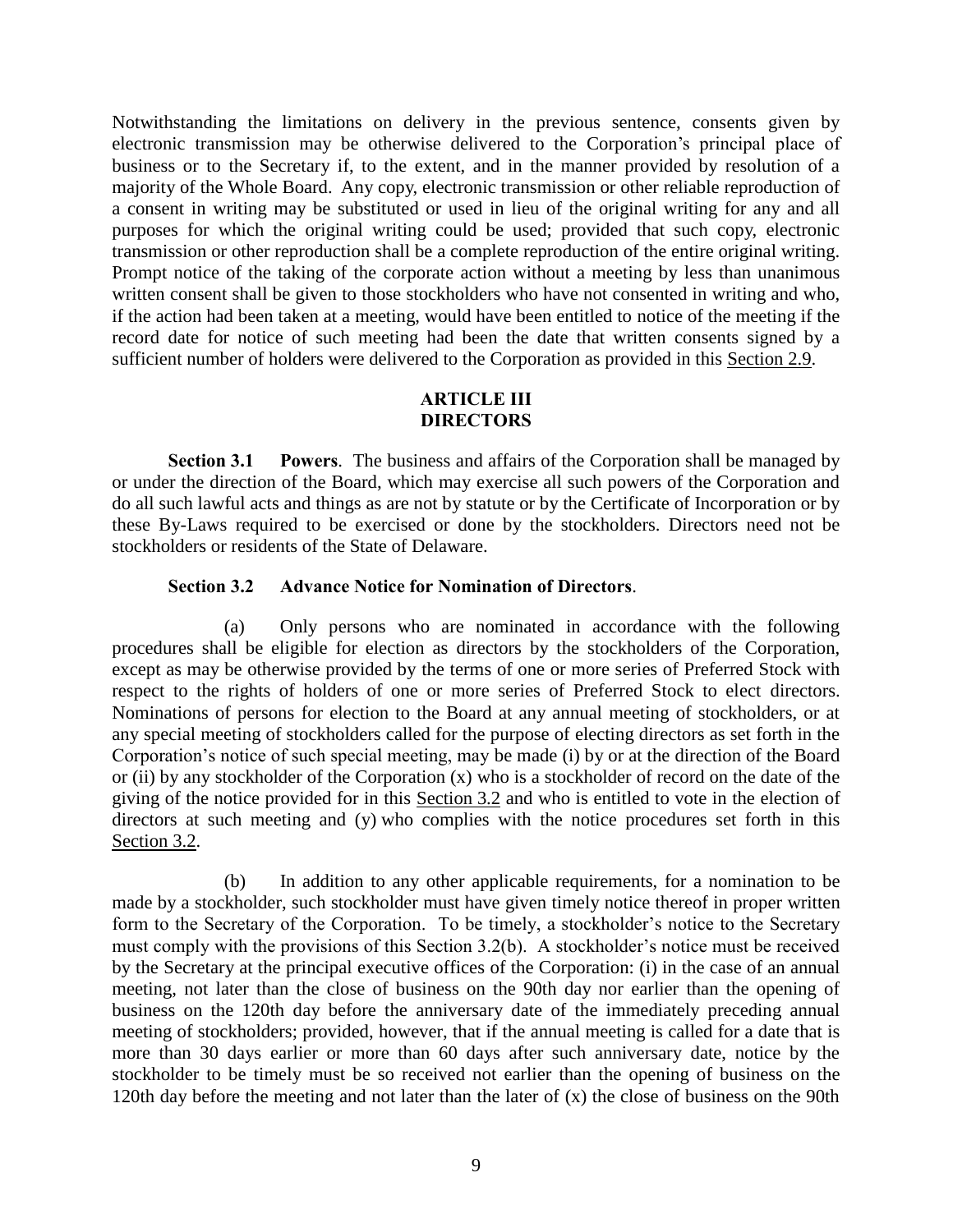day before the meeting or (y) the close of business on the 10th day following the day on which public announcement of the date of the annual meeting is first made by the Corporation; (ii) except as specified in clause (iii), in the case of a special meeting of stockholders called for the purpose of electing directors, not earlier than the opening of business on the 120th day before the meeting and not later than the later of (x) the close of business on the 90th day before the meeting or (y) the close of business on the 10th day following the day on which public announcement of the date of the special meeting is first made by the Corporation; and (iii) in the case of a special meeting of stockholders called pursuant to a Special Meeting Request for the purpose of electing directors, not later than 15 days prior to such meeting. Notwithstanding the previous sentence, for purposes of determining whether a stockholder's notice shall have been received in a timely manner for the annual meeting of stockholders in 2011, to be timely, a stockholder's notice must have been received not later than the close of business on February 15, 2011, nor earlier than the opening of business on January 15, 2011. The public announcement of an adjournment or postponement of an annual meeting or special meeting shall not commence a new time period for the giving of a stockholder's notice as described in this Section 3.2.

(c) Notwithstanding anything in paragraph (b) to the contrary, if the number of directors to be elected to the Board at an annual meeting is greater than the number of nominees of the Corporation and there is no public announcement by the Corporation specifying a decrease in the size of the Board at the time the notice of such meeting is given to stockholders, a stockholder's notice required by this Section 3.2 shall be considered timely, but only with respect to the directorships for which the Corporation has failed to provide nominees, if it shall be received by the Secretary at the principal executive offices of the Corporation not later than the close of business on the 10th day following the date on which such notice was given by the Corporation.

set forth:

(d) To be in proper written form, a stockholder's notice to the Secretary must

(i) as to each person whom the stockholder proposes to nominate for election as a director:

(A) the name, age, business address and residence address of the person,

(B) the principal occupation or employment of the person,

(C) the class or series and number of shares of capital stock of the Corporation that are owned of record or are directly or indirectly owned beneficially by the person,

(D) any Derivative Instrument directly or indirectly owned beneficially by such nominee, and

(E) any other information relating to the person that would be required to be disclosed in a proxy statement or other filings required to be made in connection with solicitations of proxies for election of directors pursuant to

10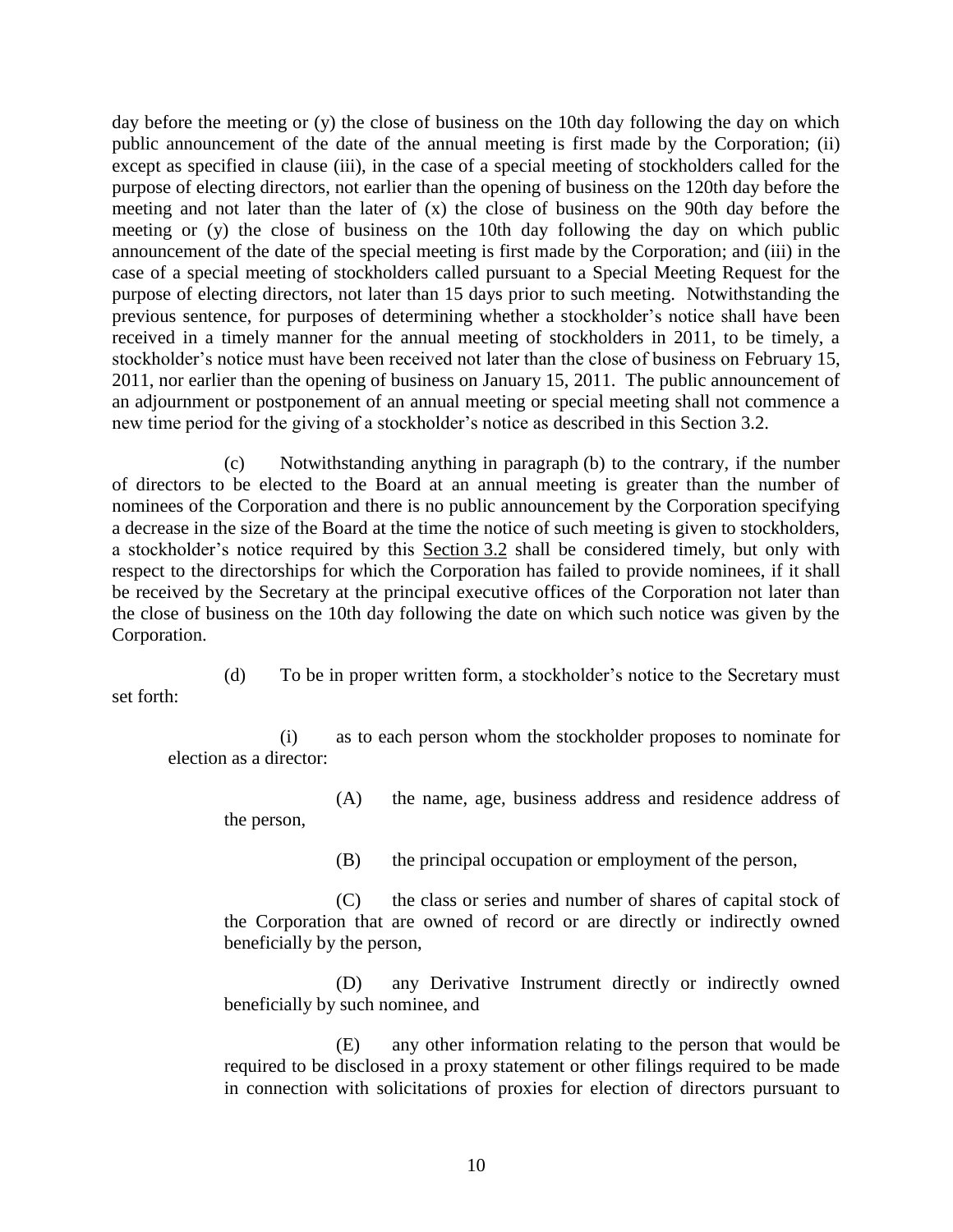Section 14 (or any successor thereof) of the Exchange Act and the rules and regulations promulgated thereunder; and

(ii) as to the stockholder giving the notice:

(A) the name and address of such stockholder as they appear on the Corporation's books,

(B) the class or series and number of shares of capital stock of the Corporation that are owned of record or directly or indirectly owned beneficially by such Stockholder and any Stockholder Associated Person,

(C) any proxy (other than a revocable proxy given in response to a solicitation made pursuant to Section 14(a) (or any successor thereof) of the Exchange Act by way of a solicitation statement filed on Schedule 14A), contract, arrangement, understanding or relationship pursuant to which such stockholder or any Stockholder Associated Person has a right to vote any shares of the Corporation,

(D) any Derivative Position held by such Stockholder and by an Stockholder Associated Person,

(E) a description of all agreements, arrangements or understandings (written or oral) between or among such stockholder, any Stockholder Associated Person, any proposed nominee or any other person or persons (including their names) pursuant to which the nomination or nominations are to be made by such stockholder,

(F) a representation that such stockholder intends to appear in person or by proxy at the meeting to nominate the persons named in its notice,

(G) any other information relating to such stockholder and any Stockholder Associated Person that would be required to be disclosed in a proxy statement or other filings required to be made in connection with solicitations of proxies for election of directors pursuant to Section 14 (or any successor thereof) of the Exchange Act and the rules and regulations promulgated thereunder,

(H) a description of all direct and indirect compensation and other material monetary agreements, arrangements and understandings during the past three years, and any other material relationships, between or among such stockholder or any Stockholder Associated Person, or others acting in concert therewith, on the one hand, and each proposed nominee, and his or her respective affiliates and associates, or others acting in concert therewith, on the other hand, including, without limitation all information that would be required to be disclosed pursuant to Rule 404 promulgated under Regulation S-K if the stockholder making the nomination and any Stockholder Associated Person, or any person acting in concert therewith, was the "registrant" for purposes of such rule and the nominee was a director or executive officer of such registrant, and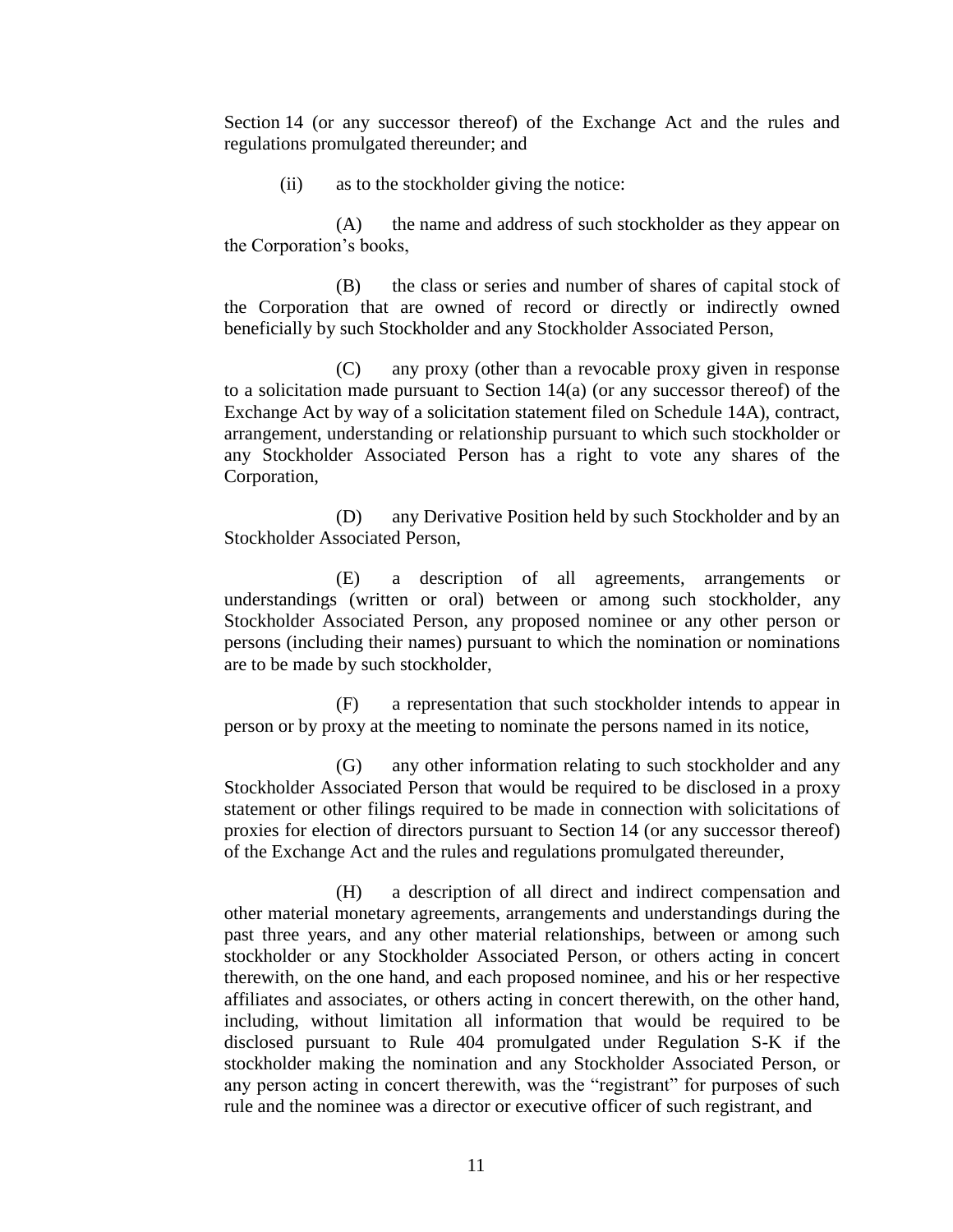(I) a statement of whether such stockholder or any Stockholder Associated Person intends, or is part of a group that intends, to solicit proxies for the election of the proposed nominee. Such notice must be accompanied by a written consent of each proposed nominee to being named as a nominee and to serve as a director if elected.

(e) If the Board or the chairman of the meeting of stockholders determines that any nomination was not made in accordance with the provisions of this Section 3.2, then such nomination shall not be considered at the meeting in question. Notwithstanding the foregoing provisions of this Section 3.2, if the stockholder (or a qualified representative of the stockholder) does not appear at the meeting of stockholders of the Corporation to present the nomination, such nomination shall be disregarded, notwithstanding that proxies in respect of such nomination may have been received by the Corporation.

(f) In addition to the provisions of this Section 3.2, a stockholder shall also comply with all of the applicable requirements of the Exchange Act and the rules and regulations thereunder with respect to the matters set forth herein. Nothing in this Section 3.2 shall be deemed to affect any rights of the holders of Preferred Stock to elect directors pursuant to the Certificate of Incorporation or the right of the Board to fill newly created directorships and vacancies on the Board pursuant to the Certificate of Incorporation.

**Section 3.3 Compensation**. Unless otherwise restricted by the Certificate of Incorporation or these By-Laws, the Board shall have the authority to fix the compensation of directors. The directors may be reimbursed their expenses, if any, of attendance at each meeting of the Board and may be paid either a fixed sum for attendance at each meeting of the Board or other compensation as director. No such payment shall preclude any director from serving the Corporation in any other capacity and receiving compensation therefor. Members of committees of the Board may be allowed like compensation and reimbursement of expenses for service on the committee.

**Section 3.4 Majority Voting**. Except as provided in Section 3.5, to be elected a director at any stockholder meeting, a nominee must receive the affirmative vote of a majority of the votes cast with respect to that director's election at a meeting at which a quorum is present. For purposes of this Section 3.4, a majority of votes cast means that the number of votes "for" a nominee must exceed 50 percent of the votes cast with respect to the election of that nominee with abstentions and broker non-votes, if applicable, not counted as a vote cast "for" or "against" that director's election.

**Section 3.5 Contested Elections**. In the event of a "*Contested Election*", the nominees for director who receive a plurality of the votes cast at a stockholder meeting at which a quorum is present will be elected. An election of directors will be considered a "*Contested Election*" if (i) the secretary receives proper notice under Section 3.2 that a stockholder (the "Nominating Stockholder") intends to make a nomination at such meeting, (ii) the number of nominated individuals including the Nominating Stockholder's nominees would exceed the number of directors to be elected, and (iii) the notice has not been withdrawn by the  $14<sup>th</sup>$  day before the date that the Corporation begins mailing its notice of such meeting to stockholders.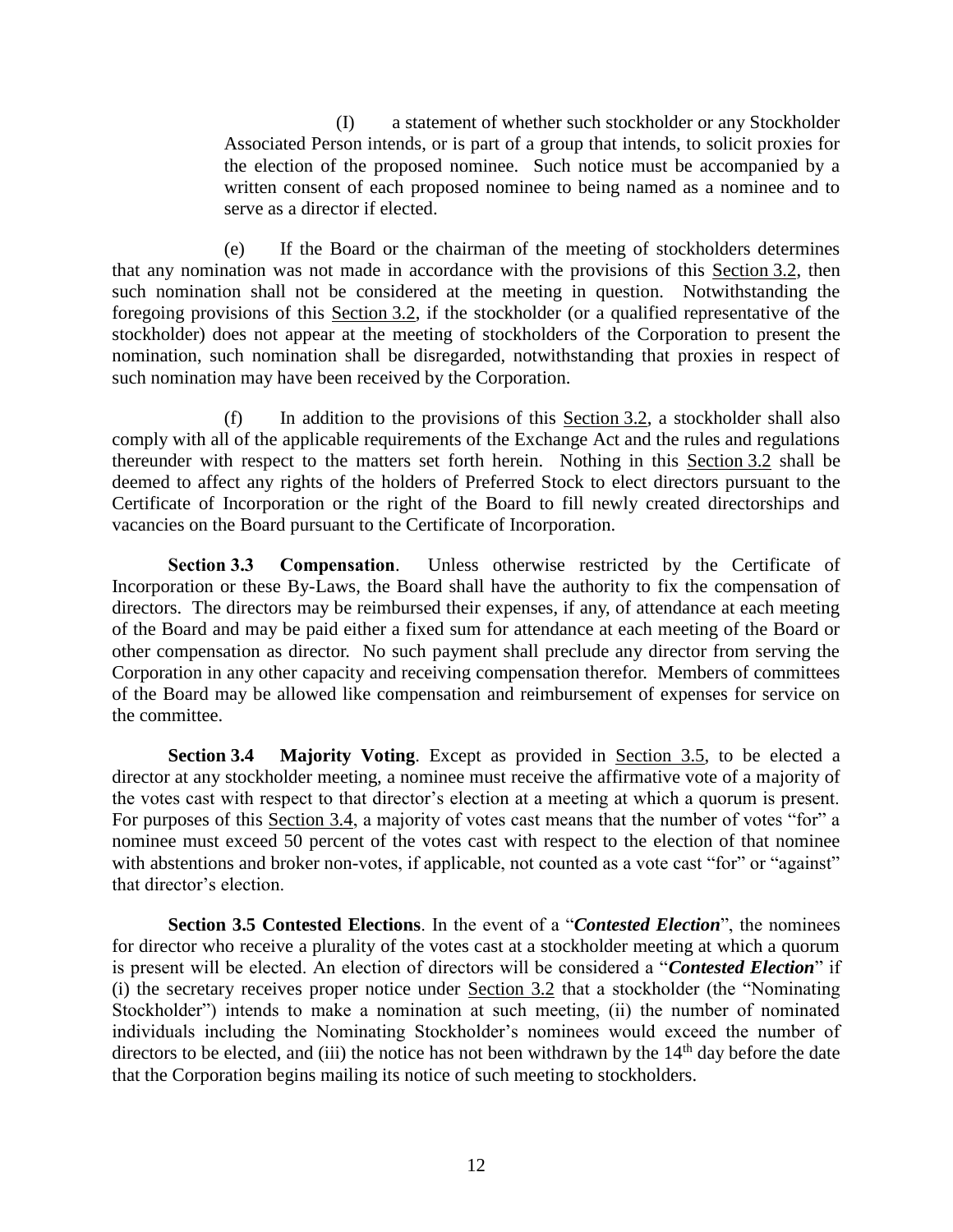#### **Section 3.6 Resignation and Replacement of Unsuccessful Incumbents.**

(a) Before the Board can nominate any incumbent director for reelection to the Board by majority voting under Section 3.4, such person must submit or have submitted an irrevocable resignation that will become effective if (i) that person does not receive a majority of the votes cast, as calculated pursuant to Section 3.4; and (ii) the Board accepts that resignation in accordance with this Section 3.6.

(b) Within 90 days of receiving the certified vote pertaining to any election of directors by stockholders by majority voting in which an incumbent director failed to receive a majority of the votes cast, the (i) the Governance Committee shall make a recommendation to the Board as to whether to accept or reject the resignation of such incumbent director, or whether other action should be taken and (ii) the Board shall consider the recommendation of the Governance Committee and shall act on the resignation of the unsuccessful incumbent. The Governance Committee in making its recommendation and the Board in making its determination may consider any factors they determine appropriate. Unless the Board makes a determination to reject the resignation of the incumbent director, the Board shall not elect or appoint any unsuccessful incumbent to the Board for at least one year after such annual meeting.

(c) If the Board accepts the resignation of an unsuccessful incumbent pursuant to Section 3.6, or if a nominee for director is not elected and the nominee is not an incumbent director, then the Board may fill the resulting vacancy in accordance with Section 5.3 of the Certificate of Incorporation.

### **ARTICLE IV BOARD MEETINGS**

**Section 4.1 Annual Meetings**. The Board shall meet as soon as practicable after the close of each annual stockholders meeting at the place of the annual stockholders meeting unless the Board shall fix another time and place and give notice thereof in the manner required herein for special meetings of the Board. No notice to the directors shall be necessary to legally convene this meeting, except as provided in this Section 4.1.

**Section 4.2 Regular Meetings**. Regularly scheduled, periodic meetings of the Board may be held without notice at such times, dates and places as shall from time to time be determined by the Board.

**Section 4.3 Special Meetings**. Special meetings of the Board (a) may be called by the Chairman of the Board or the Chief Executive Officer and (b) shall be called by the Chairman of the Board, the Chief Executive Officer or Secretary on the written request of at least a majority of directors then in office, or the sole director, as the case may be, and shall be held at such time, date and place as may be determined by the person calling the meeting or, if called upon the request of directors or the sole director, as specified in such written request. Notice of each special meeting of the Board shall be given, as provided in Section 9.3, to each director (i) at least 24 hours before the meeting if such notice is oral notice given personally or by telephone or written notice given by hand delivery or by means of a form of electronic transmission and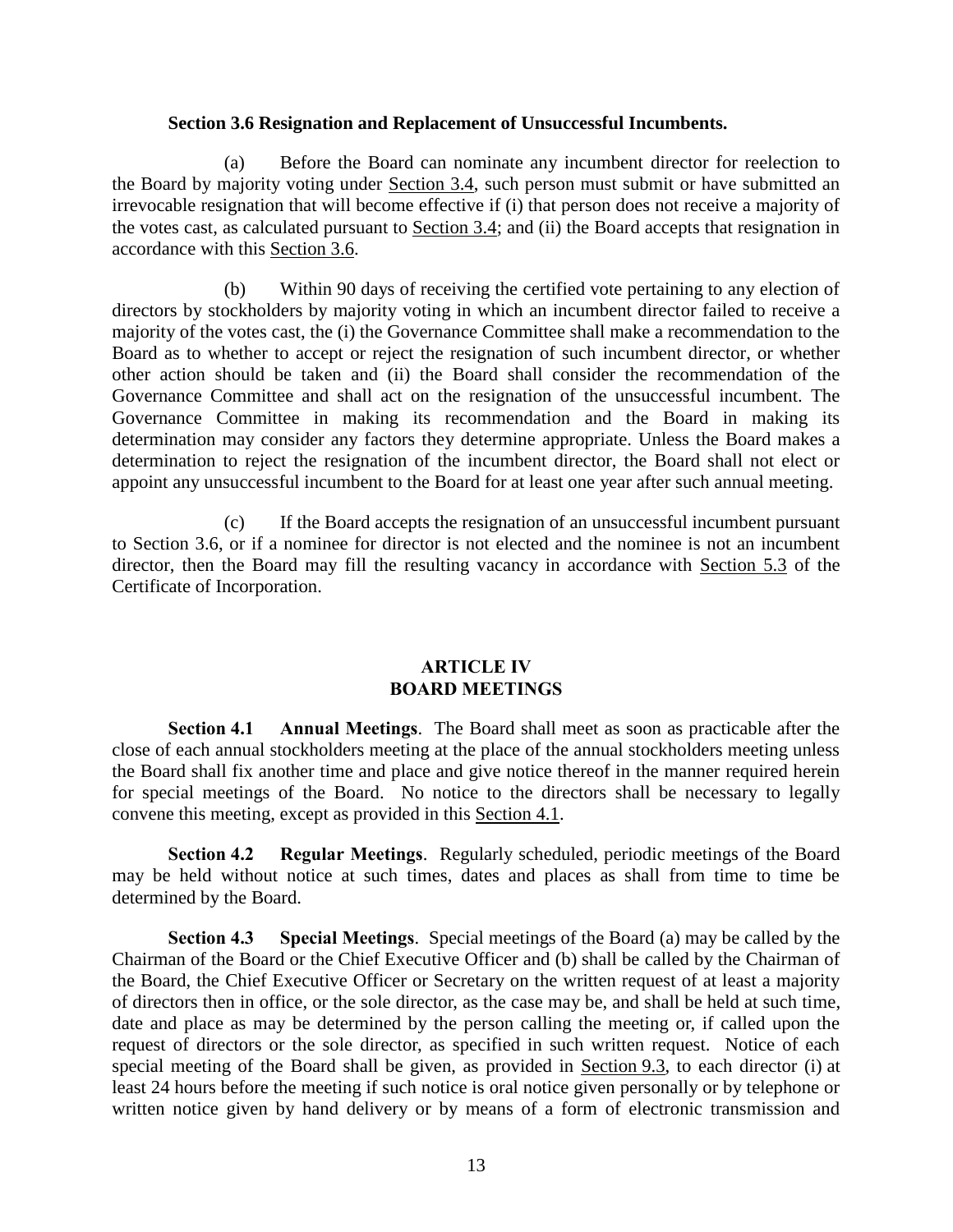delivery; (ii) at least two days before the meeting if such notice is sent by a nationally recognized overnight delivery service; and (iii) at least five days before the meeting if such notice is sent through the United States mail. If the Secretary shall fail or refuse to give such notice, then the notice may be given by the officer who called the meeting or the directors who requested the meeting. Any and all business that may be transacted at a regular meeting of the Board may be transacted at a special meeting. Except as may be otherwise expressly provided by applicable law, the Certificate of Incorporation, or these By-Laws, neither the business to be transacted at, nor the purpose of, any special meeting need be specified in the notice or waiver of notice of such meeting. A special meeting may be held at any time without notice if all the directors are present or if those not present waive notice of the meeting in accordance with Section 9.4.

**Section 4.4 Quorum; Required Vote**. A majority of the Whole Board shall constitute a quorum for the transaction of business at any meeting of the Board, and the act of a majority of the directors present at any meeting at which there is a quorum shall be the act of the Board, except as may be otherwise specifically provided by applicable law, the Certificate of Incorporation or these By-Laws. If a quorum shall not be present at any meeting, a majority of the directors present may adjourn the meeting from time to time, without notice other than announcement at the meeting, until a quorum is present.

**Section 4.5 Consent In Lieu of Meeting**. Unless otherwise restricted by the Certificate of Incorporation or these By-Laws, any action required or permitted to be taken at any meeting of the Board or any committee thereof may be taken without a meeting if all members of the Board or committee, as the case may be, consent thereto in writing or by electronic transmission, and the writing or writings or electronic transmission or transmissions (or paper reproductions thereof) are filed with the minutes of proceedings of the Board or committee. Such filing shall be in paper form if the minutes are maintained in paper form and shall be in electronic form if the minutes are maintained in electronic form.

**Section 4.6 Organization**. The chairman of each meeting of the Board shall be the Chairman of the Board or, in the absence (or inability or refusal to act) of the Chairman of the Board, a chairman elected from the directors present. The Secretary shall act as secretary of all meetings of the Board. In the absence (or inability or refusal to act) of the Secretary, the chairman of the meeting may appoint any person to act as secretary of the meeting.

### **ARTICLE V COMMITTEES OF DIRECTORS**

**Section 5.1 Establishment**. The Board may designate one or more committees, each committee to consist of one or more of the directors of the Corporation. Each committee shall keep regular minutes of its meetings and report the same to the Board when required. The Board shall have the power at any time to fill vacancies in, to change the membership of, or to dissolve any such committee.

**Section 5.2 Available Powers**. Any committee established pursuant to Section 5.1 hereof, to the extent permitted by applicable law and by resolution of the Board, shall have and may exercise all of the powers and authority of the Board in the management of the business and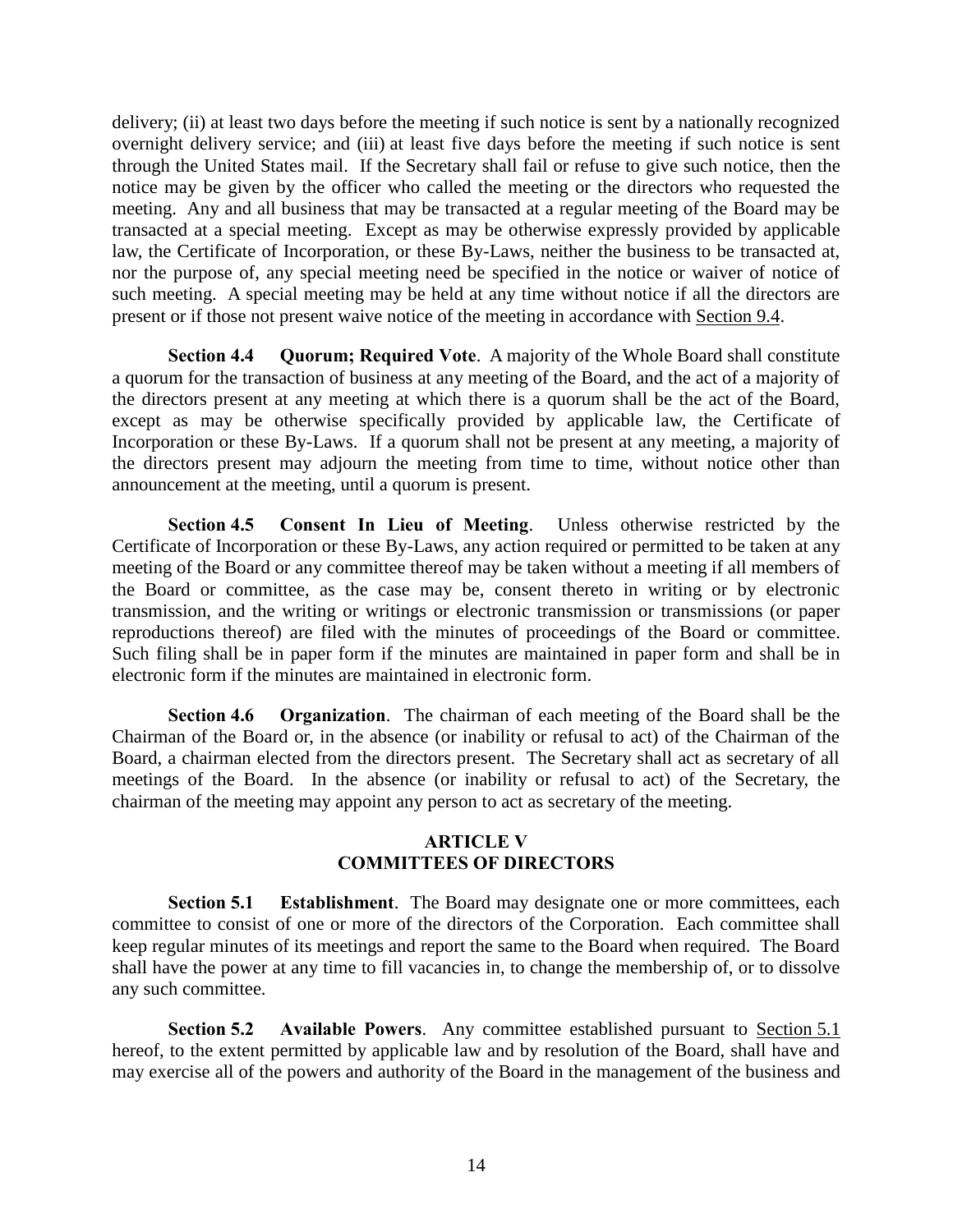affairs of the Corporation, and may authorize the seal of the Corporation to be affixed to all papers that may require it.

**Section 5.3 Alternate Members**. The Board may designate one or more directors as alternate members of any committee, who may replace any absent or disqualified member at any meeting of such committee.

**Section 5.4 Procedures**. Unless the Board otherwise provides, the time, date, place, if any, and notice of meetings of a committee shall be determined by such committee. Notice of each committee meeting shall be given, as provided in Section 9.3, to each committee member (i) at least 24 hours before the meeting if such notice is oral notice given personally or by telephone or written notice given by hand delivery or by means of a form of electronic transmission and delivery; (ii) at least two days before the meeting if such notice is sent by a nationally recognized overnight delivery service; and (iii) at least five days before the meeting if such notice is sent through the United States mail. At meetings of a committee, a majority of the number of members of the committee (but not including any alternate member, unless such alternate member has replaced any absent or disqualified member at the time of, or in connection with, such meeting) shall constitute a quorum for the transaction of business. The act of a majority of the members present at any meeting at which a quorum is present shall be the act of the committee, except as otherwise specifically provided by applicable law, the Certificate of Incorporation, these By-Laws or the Board. If a quorum is not present at a meeting of a committee, the members present may adjourn the meeting from time to time, without notice other than an announcement at the meeting, until a quorum is present. Unless the Board otherwise provides and except as provided in these By-Laws, each committee designated by the Board may make, alter, amend and repeal rules for the conduct of its business. In the absence of such rules each committee shall conduct its business in the same manner as the Board is authorized to conduct its business pursuant to Article III and Article IV of these By-Laws.

### **ARTICLE VI OFFICERS**

**Section 6.1 Officers**. The officers of the Corporation elected by the Board shall be a Chairman of the Board, a Chief Executive Officer, and such other officers as the Board from time to time may determine. Officers elected by the Board shall each have such powers and duties as generally pertain to their respective offices, subject to the specific provisions of this Article VI. Such officers shall also have such powers and duties as from time to time may be conferred by the Board. The Chairman of the Board or the Chief Executive Officer may also appoint such other officers (including, without limitation, a Treasurer, Secretary, Controller and one or more Vice Presidents) as may be necessary or desirable for the conduct of the business of the Corporation. Such other officers shall have such powers and duties and shall hold their offices for such terms as may be provided in these By-Laws or as may be prescribed by the Board or, if such officer has been appointed by the Chairman of the Board or the Chief Executive Officer, as may be prescribed by the appointing officer.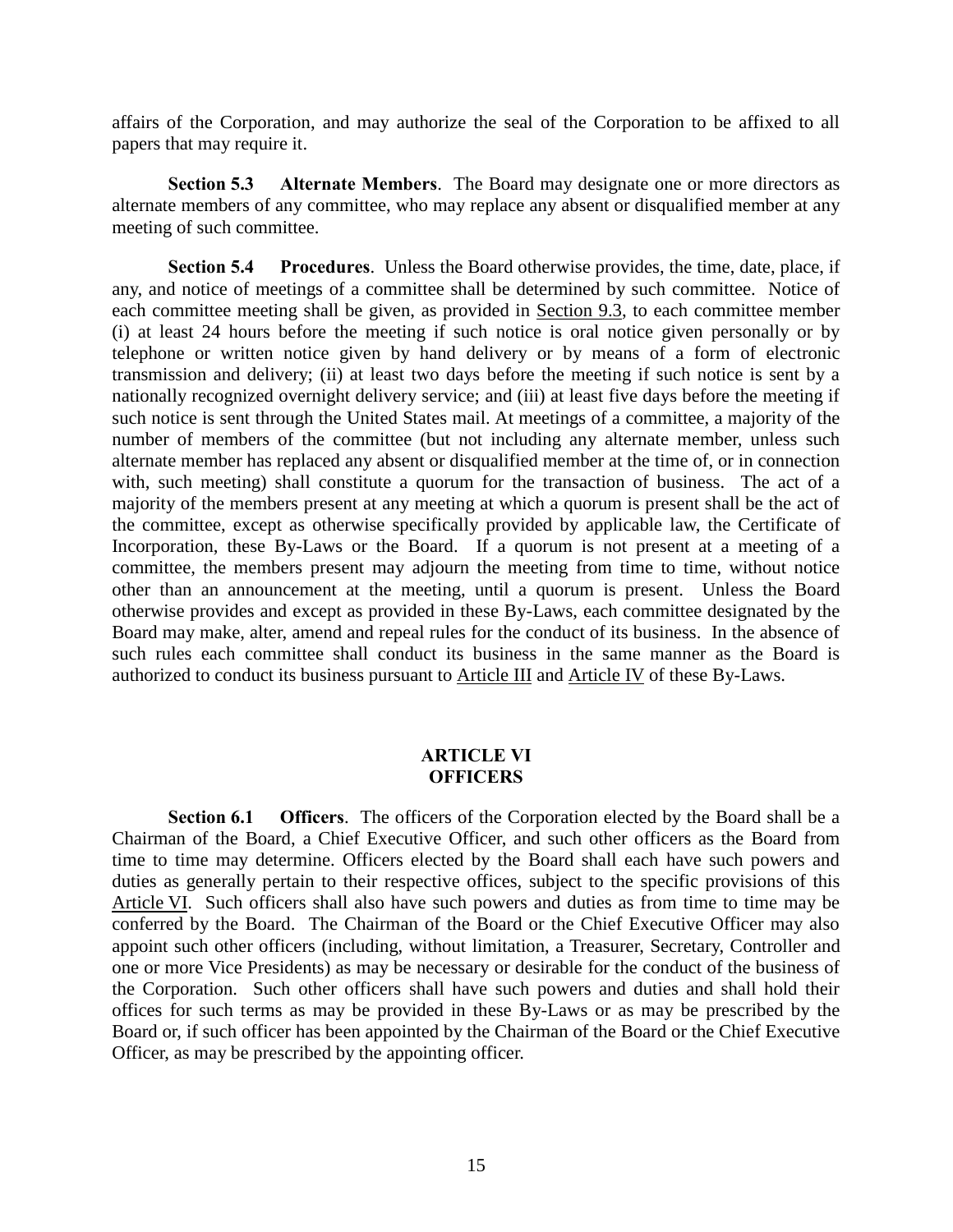(a) Chairman of the Board. The Chairman of the Board shall preside when present at all meetings of the stockholders and the Board. The Chairman of the Board shall advise and counsel the Chief Executive Officer and other officers and shall exercise such powers and perform such duties as shall be assigned to or required of the Chairman of the Board from time to time by the Board or these By-Laws.

(b) Chief Executive Officer. The Chief Executive Officer shall be the chief executive officer of the Corporation, shall have general supervision of the affairs of the Corporation and general control of all of its business subject to the ultimate authority of the Board, and shall be responsible for the execution of the policies of the Board.

## (c) Secretary.

(i) The Secretary shall attend all meetings of the stockholders, the Board and committees of the Board (at the request of the Board or such committee) and shall record the proceedings of such meetings in books to be kept for that purpose. The Secretary shall give, or cause to be given, notice of all meetings of the stockholders and special meetings of the Board and shall perform such other duties as may be prescribed by the Board, the Chairman of the Board or the Chief Executive Officer. The Secretary shall have custody of the corporate seal of the Corporation and the Secretary shall have authority to affix the same to any instrument requiring it, and when so affixed, it may be attested by his or her signature. The Board may give general authority to any other officer to affix the seal of the Corporation and to attest the affixing thereof by his or her signature.

(ii) The Secretary shall keep, or cause to be kept, at the principal executive office of the Corporation or at the office of the Corporation's transfer agent or registrar, if one has been appointed, a stock ledger, or duplicate stock ledger, showing the names of the stockholders and their addresses, the number and classes of shares held by each and, with respect to certificated shares, the number and date of certificates issued for the same and the number and date of certificates cancelled.

(d) Treasurer. The Treasurer shall perform all duties commonly incident to that office (including, without limitation, the care and custody of the funds and securities of the Corporation which from time to time may come into the Treasurer's hands and the deposit of the funds of the Corporation in such banks or trust companies as the Board or the Chief Executive Officer may authorize).

**Section 6.2 Term of Office; Removal; Vacancies**. The Chairman of the Board shall be elected annually by the Board at its first meeting held after each annual meeting of stockholders, and he or she shall hold office until the next annual meeting of the Board and until their successors are duly elected and qualified or until their earlier death, resignation, retirement, disqualification, or removal from office. Any officer, whether elected by the Board or appointed by the Chairman of the Board or the Chief Executive Officer, may be removed, with or without cause, at any time by the Board. Any officer appointed by the Chairman of the Board or the Chief Executive Officer may also be removed, with or without cause, by the Chairman of the Board or the Chief Executive Officer, as the case may be, unless the Board otherwise provides.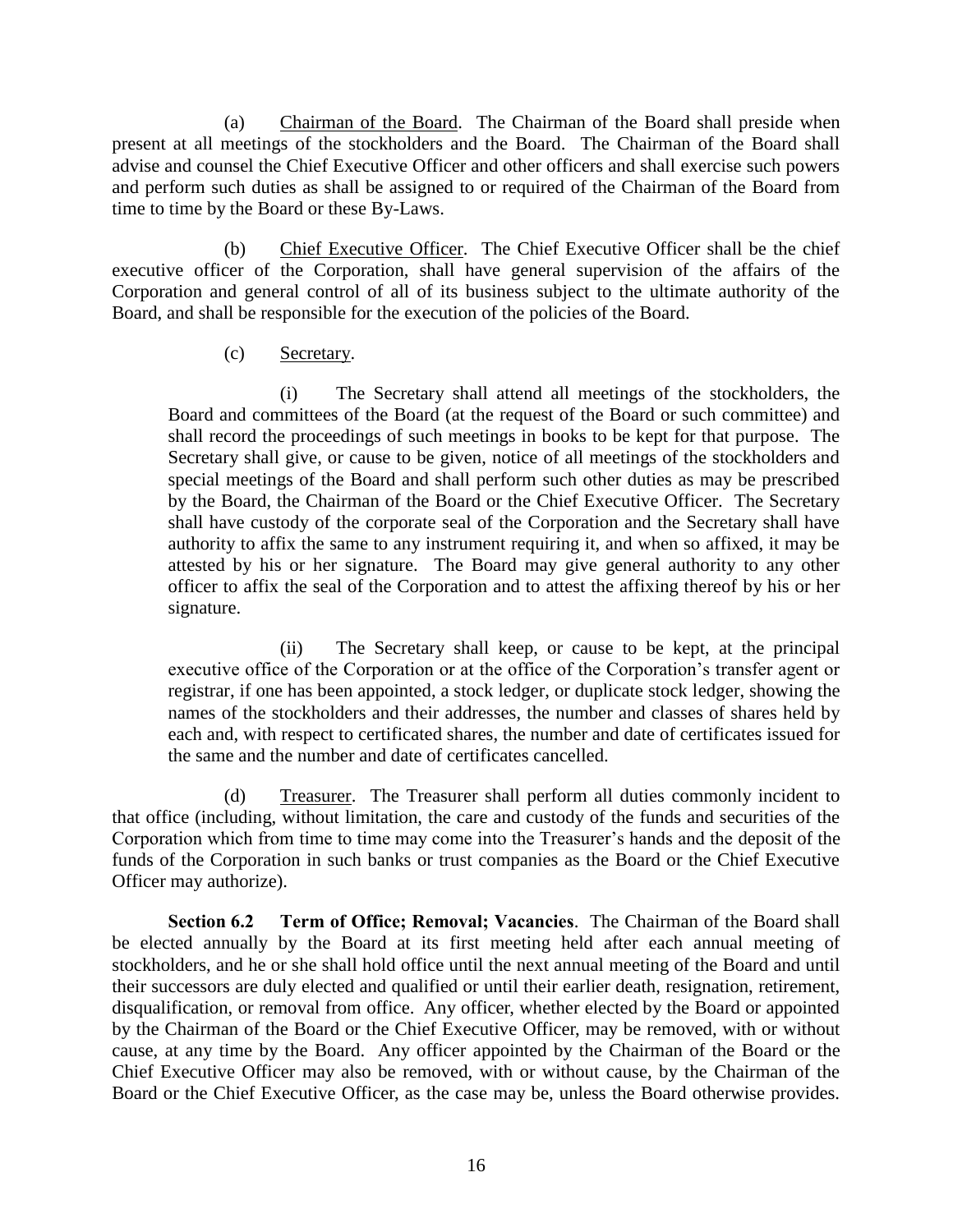Any vacancy occurring in any elected office of the Corporation may be filled by the Board. Any vacancy occurring in any office appointed by the Chairman of the Board or the Chief Executive Officer may be filled by the Chairman of the Board or the Chief Executive Officer as the case may be, unless the Board then determines that such office shall thereupon be elected by the Board, in which case the Board shall elect such officer.

**Section 6.3 Other Officers**. The Board may delegate the power to appoint such other officers and agents, and may also remove such officers and agents or delegate the power to remove same, as it shall from time to time deem necessary or desirable.

**Section 6.4 Multiple Officeholders; Stockholder and Director Officers**. Any number of offices may be held by the same person unless the Certificate of Incorporation or these By-Laws otherwise provide. Officers need not be stockholders or residents of the State of Delaware.

#### **ARTICLE VII SHARES**

**Section 7.1 Certificated and Uncertificated Shares**. The shares of the Corporation shall be represented by certificates, provided that the Board may provide by resolution or resolutions that some or all of any or all classes or series of its stock shall be uncertificated shares. Any such resolution shall not apply to shares represented by a certificate until such certificate is surrendered to the Corporation. Notwithstanding the adoption of such a resolution by the Board, every holder of stock represented by certificates and upon request every holder of uncertificated shares shall be entitled to have a certificate signed in accordance with Section 7.3 representing the number of shares registered in certificate form. The Corporation shall not have power to issue a certificate representing shares in bearer form.

**Section 7.2 Multiple Classes of Stock**. If the Corporation shall be authorized to issue more than one class of stock or more than one series of any class, the Corporation shall (a) cause the powers, designations, preferences and relative, participating, optional or other special rights of each class of stock or series thereof and the qualifications, limitations or restrictions of such preferences or rights to be set forth in full or summarized on the face or back of any certificate that the Corporation issues to represent shares of such class or series of stock or (b) in the case of uncertificated shares, within a reasonable time after the issuance or transfer of such shares, send to the registered owner thereof a written notice containing the information required to be set forth on certificates as specified in clause (a) above; provided, however, that, except as otherwise provided by applicable law, in lieu of the foregoing requirements, there may be set forth on the face or back of such certificate or, in the case of uncertificated shares, on such written notice a statement that the Corporation will furnish without charge to each stockholder who so requests the powers, designations, preferences and relative, participating, optional or other special rights of each class of stock or series thereof and the qualifications, limitations or restrictions of such preferences or rights.

**Section 7.3 Signatures**. Each certificate representing capital stock of the Corporation shall be signed by or in the name of the Corporation by (a) the Secretary and (b) any other authorized officer of the Corporation. Any or all the signatures on the certificate may be a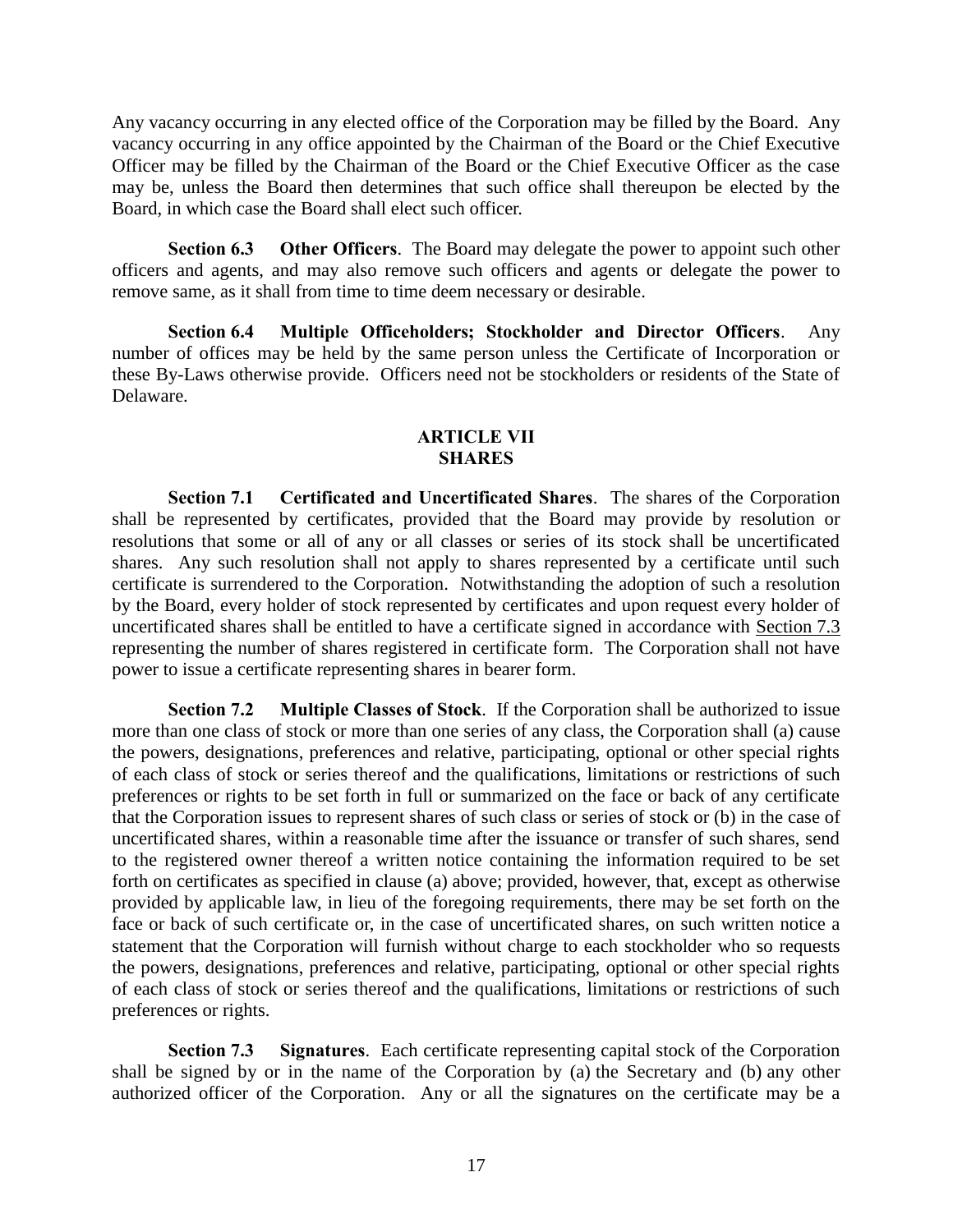facsimile. In case any officer, transfer agent or registrar who has signed or whose facsimile signature has been placed upon a certificate shall have ceased to be such officer, transfer agent or registrar before such certificate is issued, such certificate may be issued by the Corporation with the same effect as if such person were such officer, transfer agent or registrar on the date of issue.

# **Section 7.4 Consideration and Payment for Shares**.

(a) Subject to applicable law and the Certificate of Incorporation, shares of stock may be issued for such consideration, having in the case of shares with par value a value not less than the par value thereof, and to such persons, as determined from time to time by the Board. The consideration may consist of any tangible or intangible property or benefit to the Corporation including cash, promissory notes, services performed, contracts for services to be performed or other securities.

(b) Subject to applicable law and the Certificate of Incorporation, shares may not be issued until the full amount of the consideration has been paid, unless upon the face or back of each certificate issued to represent any partly paid shares of capital stock or upon the books and records of the Corporation in the case of partly paid uncertificated shares, there shall have been set forth the total amount of the consideration to be paid therefor and the amount paid thereon up to and including the time said certificate representing certificated shares or said uncertificated shares are issued.

# **Section 7.5 Lost, Destroyed or Wrongfully Taken Certificates**.

(a) If an owner of a certificate representing shares claims that such certificate has been lost, destroyed or wrongfully taken, the Corporation shall issue a new certificate representing such shares or such shares in uncertificated form if the owner: (i) requests such a new certificate before the Corporation has notice that the certificate representing such shares has been acquired by a protected purchaser; (ii) if requested by the Corporation, delivers to the Corporation a bond sufficient to indemnify the Corporation against any claim that may be made against the Corporation on account of the alleged loss, wrongful taking or destruction of such certificate or the issuance of such new certificate or uncertificated shares; and (iii) satisfies other reasonable requirements imposed by the Corporation.

(b) If a certificate representing shares has been lost, destroyed or wrongfully taken, and the owner fails to notify the Corporation of that fact within a reasonable time after the owner has notice of such loss, apparent destruction or wrongful taking and the Corporation registers a transfer of such shares before receiving notification, the owner shall be precluded from asserting against the Corporation any claim for registering such transfer or a claim to a new certificate representing such shares or such shares in uncertificated form.

# **Section 7.6 Transfer of Stock**.

(a) If a certificate representing shares of the Corporation is presented to the Corporation with a stock power or other indorsement requesting the registration of transfer of such shares or an instruction is presented to the Corporation requesting the registration of transfer of uncertificated shares, the Corporation shall register the transfer as requested if: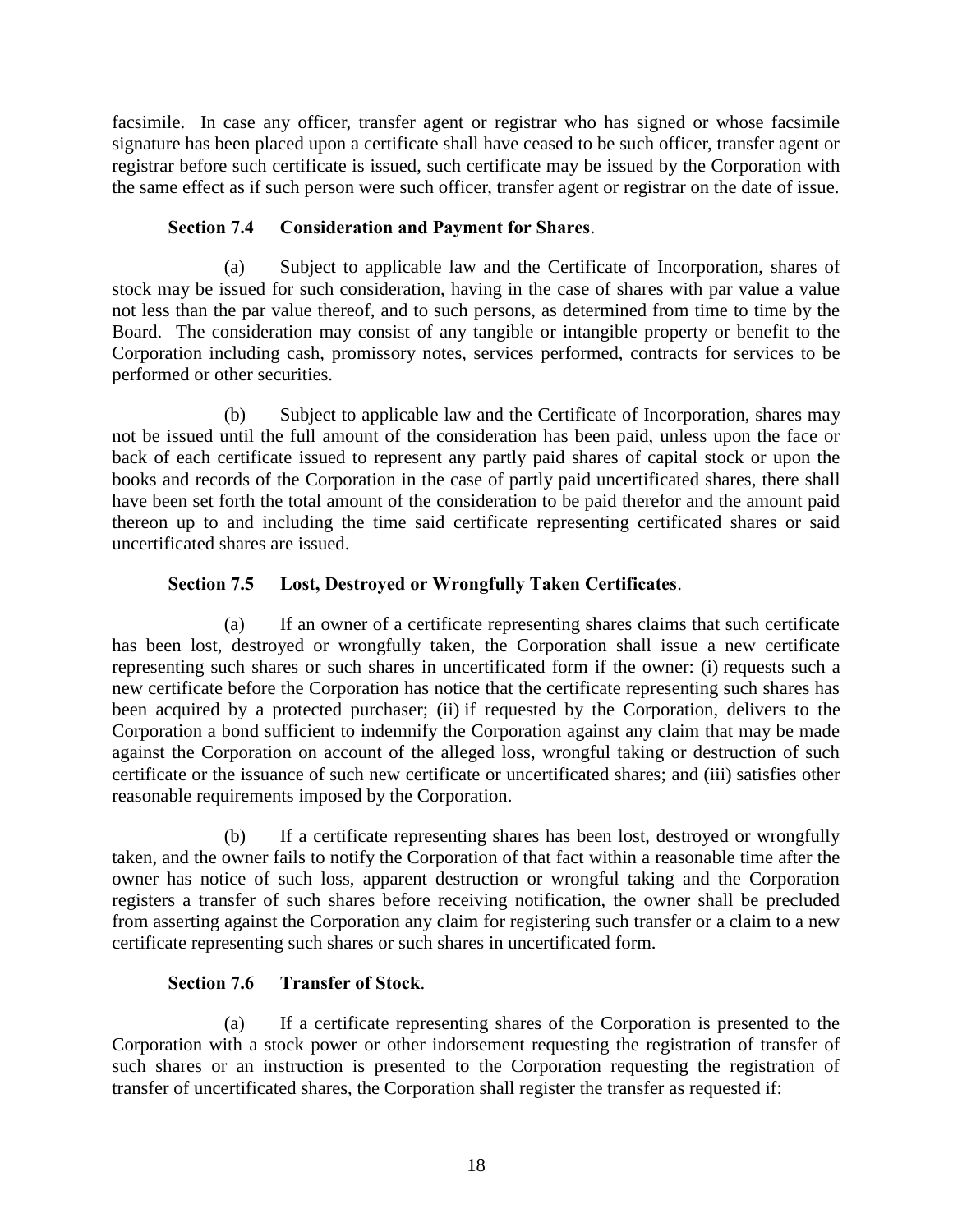(i) in the case of certificated shares, the certificate representing such shares has been surrendered;

(ii) (A) with respect to certificated shares, the indorsement is made by the person specified by the certificate as entitled to such shares; (B) with respect to uncertificated shares, an instruction is made by the registered owner of such uncertificated shares; or (C) with respect to certificated shares or uncertificated shares, the indorsement or instruction is made by any other appropriate person or by an agent who has actual authority to act on behalf of the appropriate person;

(iii) the Corporation has received a guarantee of signature of the person signing such indorsement or instruction or such other reasonable assurance that the indorsement or instruction is genuine and authorized as the Corporation may request;

(iv) the transfer does not violate any restriction on transfer imposed by the Corporation that is enforceable in accordance with Section 7.8(a); and

(v) such other conditions for such transfer as shall be provided for under applicable law have been satisfied.

(b) Whenever any transfer of shares shall be made for collateral security and not absolutely, the Corporation shall only record such fact in the entry of transfer if, when the certificate for such shares is presented to the Corporation for transfer or, if such shares are uncertificated, when the instruction for registration of transfer thereof is presented to the Corporation, both the transferor and transferee request the Corporation to do so.

**Section 7.7 Registered Stockholders**. Before due presentment for registration of transfer of a certificate representing shares of the Corporation or of an instruction requesting registration of transfer of uncertificated shares, the Corporation may treat the registered owner as the person exclusively entitled to inspect for any proper purpose the stock ledger and the other books and records of the Corporation, vote such shares, receive dividends or notifications with respect to such shares and otherwise exercise all the rights and powers of the owner of such shares, except that a person who is the beneficial owner of such shares (if held in a voting trust or by a nominee on behalf of such person) may, upon providing documentary evidence of beneficial ownership of such shares and satisfying such other conditions as are provided under applicable law, may also so inspect the books and records of the Corporation.

### **Section 7.8 Effect of the Corporation's Restriction on Transfer**.

(a) A written restriction on the transfer or registration of transfer of shares of the Corporation or on the amount of shares of the Corporation that may be owned by any person or group of persons, if permitted by the DGCL and noted conspicuously on the certificate representing such shares or, in the case of uncertificated shares, contained in a notice sent by the Corporation to the registered owner of such shares within a reasonable time after the issuance or transfer of such shares, may be enforced against the holder of such shares or any successor or transferee of the holder including an executor, administrator, trustee, guardian or other fiduciary entrusted with like responsibility for the person or estate of the holder.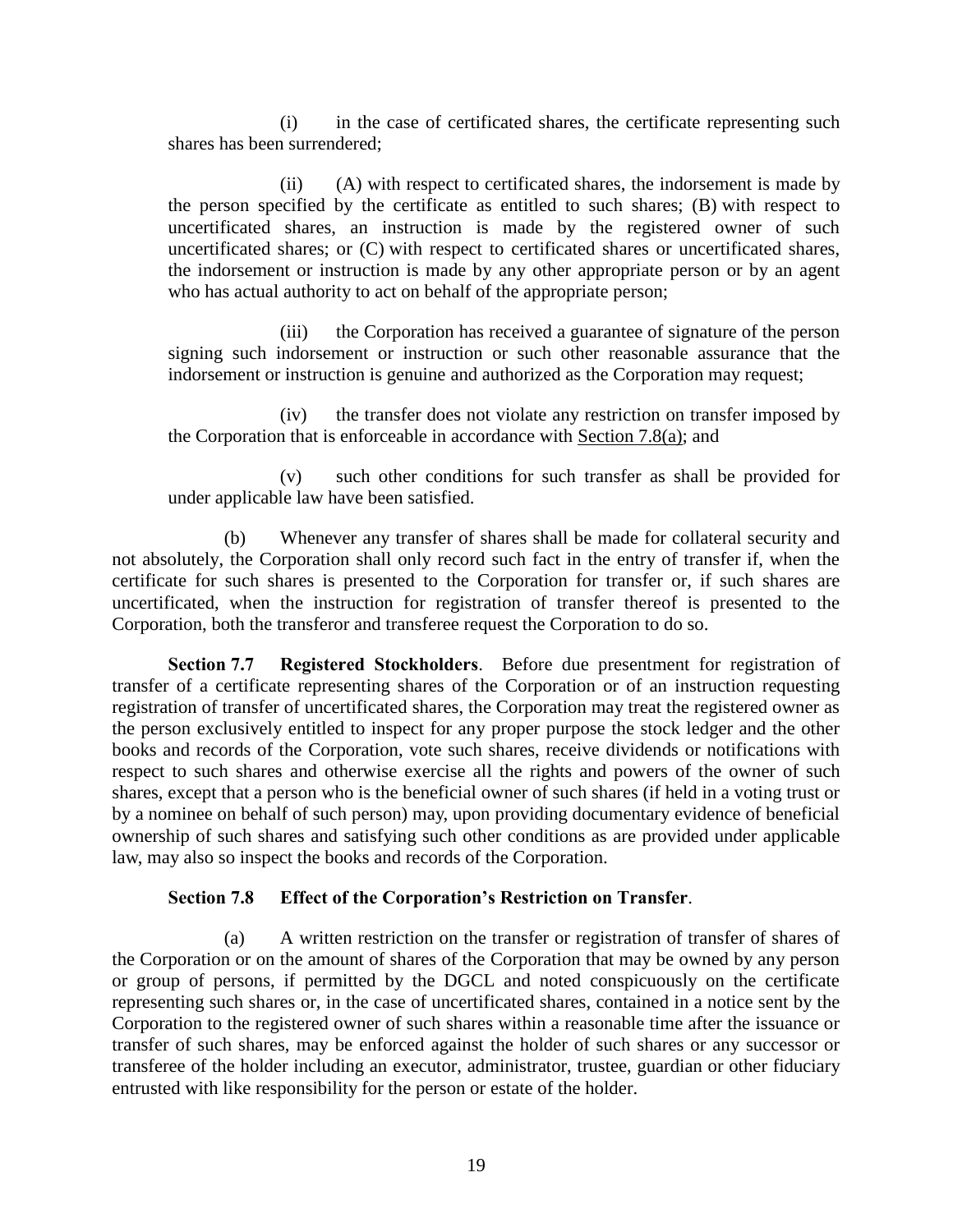(b) A restriction imposed by the Corporation on the transfer or the registration of shares of the Corporation or on the amount of shares of the Corporation that may be owned by any person or group of persons, even if otherwise lawful, is ineffective against a person without actual knowledge of such restriction unless: (i) the shares are certificated and such restriction is noted conspicuously on the certificate; or (ii) the shares are uncertificated and such restriction was contained in a notice sent by the Corporation to the registered owner of such shares within a reasonable time after the issuance or transfer of such shares.

**Section 7.9 Regulations**. The Board shall have power and authority to make such additional rules and regulations, subject to any applicable requirement of law, as the Board may deem necessary and appropriate with respect to the issue, transfer or registration of transfer of shares of stock or certificates representing shares. The Board may appoint one or more transfer agents or registrars and may require for the validity thereof that certificates representing shares bear the signature of any transfer agent or registrar so appointed.

#### **ARTICLE VIII INDEMNIFICATION**

**Section 8.1 Right to Indemnification**. Each person who was or is made a party or is threatened to be made a party to or is otherwise involved in any threatened, pending or completed action, suit or proceeding, whether civil, criminal, administrative or investigative (hereinafter a "*proceeding*"), by reason of the fact that he or she is or was a director or officer of the Corporation or, while a director or officer of the Corporation, is or was serving at the request of the Corporation as a director, officer, employee or agent of another corporation or of a partnership, joint venture, trust or other enterprise, including service with respect to an employee benefit plan (hereinafter a "*Covered Person*"), whether the basis of such proceeding is alleged action in an official capacity as a director, officer, employee or agent, or in any other capacity while serving as a director, officer, employee or agent, shall be indemnified and held harmless by the Corporation to the fullest extent authorized or permitted by applicable law, as the same exists or may hereafter be amended, against all expense, liability and loss (including, without limitation, attorneys' fees, judgments, fines, ERISA excise taxes and penalties and amounts paid in settlement) reasonably incurred or suffered by such Covered Person in connection with such proceeding; provided, however, that, except as provided in Section 8.3 with respect to proceedings to enforce rights to indemnification, the Corporation shall indemnify a Covered Person in connection with a proceeding (or part thereof) initiated by such Covered Person only if such proceeding (or part thereof) is authorized by the Board (whether before, during or after the pendency of such proceeding).

**Section 8.2 Right to Advancement of Expenses**. In addition to the right to indemnification conferred in Section 8.1, a Covered Person shall also have the right to be paid by the Corporation the expenses (including, without limitation, attorneys' fees) incurred in defending, testifying, or otherwise participating in any such proceeding in advance of its final disposition (hereinafter an "*advancement of expenses*"); provided, however, that, if the Delaware General Corporation Law ("*DGCL*") requires, an advancement of expenses incurred by a Covered Person in his or her capacity as a director or officer of the Corporation (and not in any other capacity in which service was or is rendered by such Covered Person, including, without limitation, service to an employee benefit plan) shall be made only upon delivery to the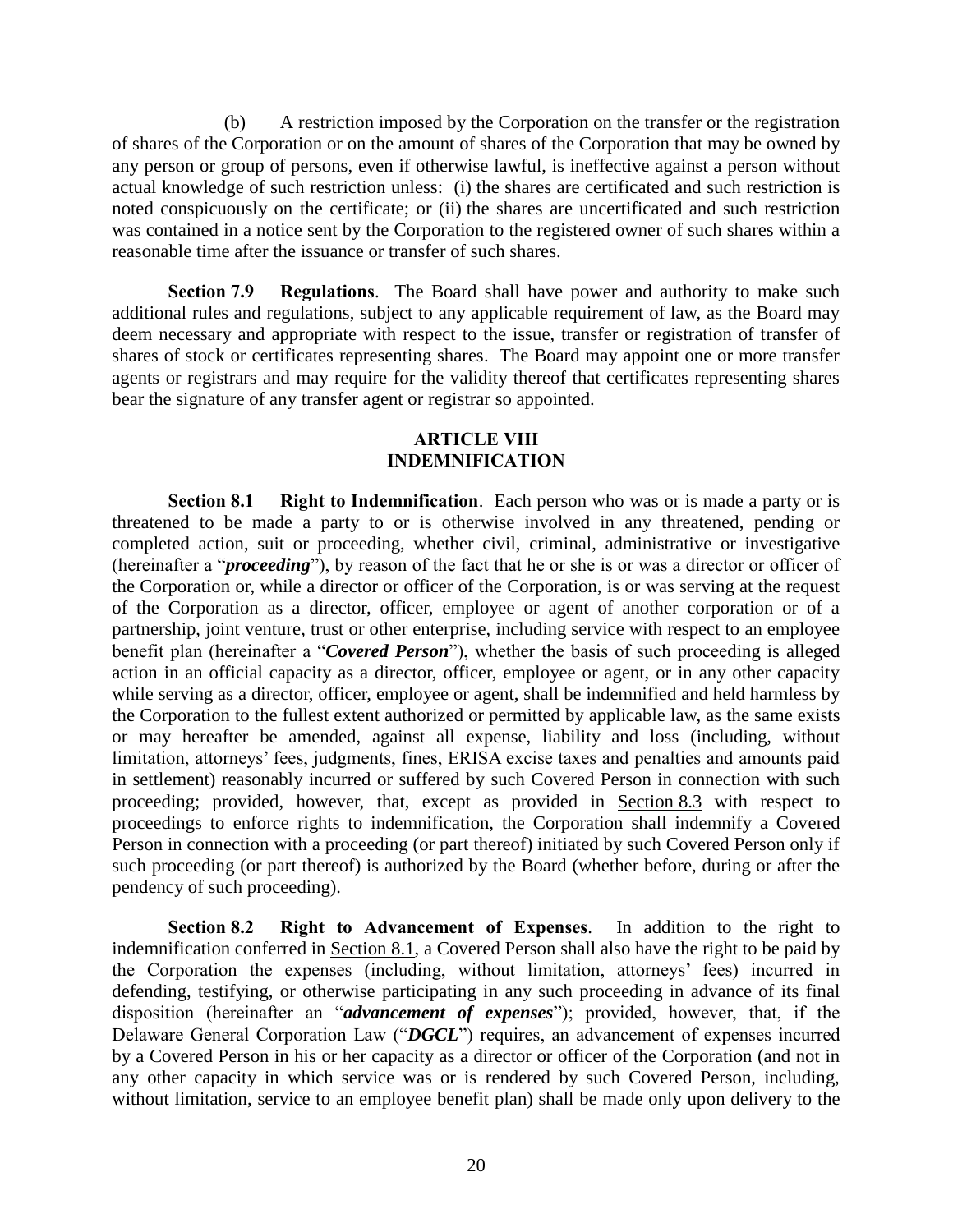Corporation of an undertaking (hereinafter an "*undertaking*"), by or on behalf of such Covered Person, to repay all amounts so advanced if it shall ultimately be determined by final judicial decision from which there is no further right to appeal (hereinafter a "*final adjudication*") that such Covered Person is not entitled to be indemnified for such expenses under this Article VIII or otherwise.

**Section 8.3 Right of Indemnitee to Bring Suit**. If a claim under Section 8.1 or Section 8.2 is not paid in full by the Corporation within 60 days after a written claim therefor has been received by the Corporation, except in the case of a claim for an advancement of expenses, in which case the applicable period shall be 20 days, the Covered Person may at any time thereafter bring suit against the Corporation to recover the unpaid amount of the claim. If successful in whole or in part in any such suit, or in a suit brought by the Corporation to recover an advancement of expenses pursuant to the terms of an undertaking, the Covered Person shall also be entitled to be paid the expense of prosecuting or defending such suit. In (a) any suit brought by the Covered Person to enforce a right to indemnification hereunder (but not in a suit brought by a Covered Person to enforce a right to an advancement of expenses) it shall be a defense that, and (b) in any suit brought by the Corporation to recover an advancement of expenses pursuant to the terms of an undertaking, the Corporation shall be entitled to recover such expenses upon a final adjudication that, the Covered Person has not met any applicable standard for indemnification set forth in the DGCL. Neither the failure of the Corporation (including its directors who are not parties to such action, a committee of such directors, independent legal counsel, or its stockholders) to have made a determination prior to the commencement of such suit that indemnification of the Covered Person is proper in the circumstances because the Covered Person has met the applicable standard of conduct set forth in the DGCL, nor an actual determination by the Corporation (including a determination by its directors who are not parties to such action, a committee of such directors, independent legal counsel, or its stockholders) that the Covered Person has not met such applicable standard of conduct, shall create a presumption that the Covered Person has not met the applicable standard of conduct or, in the case of such a suit brought by the Covered Person, shall be a defense to such suit. In any suit brought by the Covered Person to enforce a right to indemnification or to an advancement of expenses hereunder, or by the Corporation to recover an advancement of expenses pursuant to the terms of an undertaking, the burden of proving that the Covered Person is not entitled to be indemnified, or to such advancement of expenses, under this Article VIII or otherwise shall be on the Corporation.

**Section 8.4 Non-Exclusivity of Rights**. The rights provided to Covered Persons pursuant to this Article VIII shall not be exclusive of any other right that any Covered Person may have or hereafter acquire under applicable law, the Certificate of Incorporation, these By-Laws, an agreement, a vote of stockholders or disinterested directors, or otherwise.

**Section 8.5 Insurance**. The Corporation may maintain insurance, at its expense, to protect itself and/or any director, officer, employee or agent of the Corporation or another corporation, partnership, joint venture, trust or other enterprise against any expense, liability or loss, whether or not the Corporation would have the power to indemnify such person against such expense, liability or loss under the DGCL.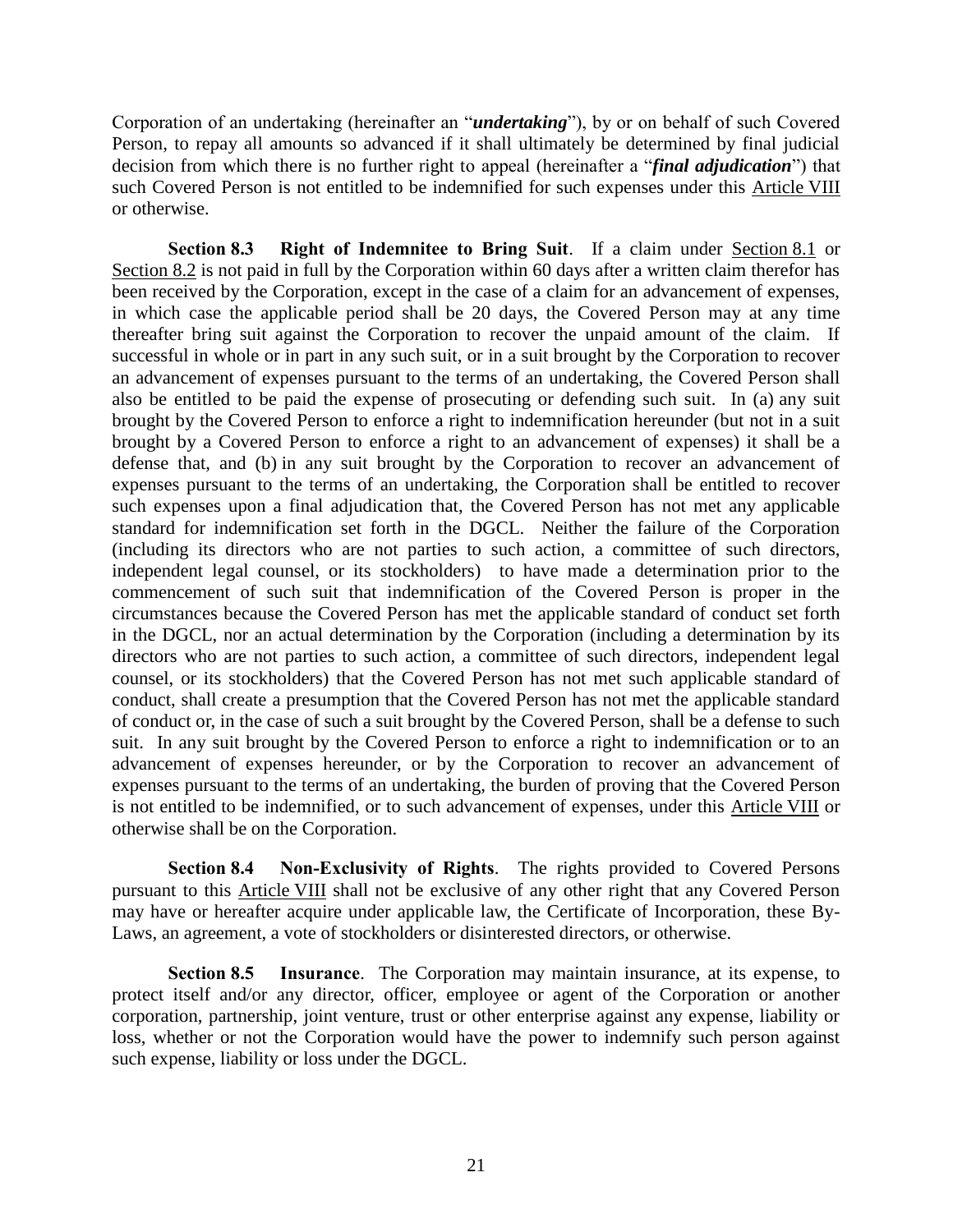**Section 8.6 Indemnification of Other Persons**. This Article VIII shall not limit the right of the Corporation to the extent and in the manner authorized or permitted by law to indemnify and to advance expenses to persons other than Covered Persons. Without limiting the foregoing, the Corporation may, to the extent authorized from time to time by the Board, grant rights to indemnification and to the advancement of expenses to any employee or agent of the Corporation and to any other person who is or was serving at the request of the Corporation as a director, officer, employee or agent of another corporation or of a partnership, joint venture, trust or other enterprise, including service with respect to an employee benefit plan, to the fullest extent of the provisions of this Article VIII with respect to the indemnification and advancement of expenses of Covered Persons under this Article VIII.

**Section 8.7 Third Party Indemnitors**. The Corporation hereby acknowledges that certain Covered Persons have certain rights to indemnification, advancement of expenses and/or insurance provided by third parties, including stockholders of the Corporation (collectively, the "Third Party Indemnitors"). The Corporation hereby agrees:

(a) that it is the indemnitor of first resort (i.e., its obligations to any such Covered Person are primary and any obligation of the Third Party Indemnitors to advance expenses or to provide indemnification for the same expenses or liabilities incurred by any such Covered Person are secondary);

(b) that it shall be required to advance the full amount of expenses incurred by any such Covered Person and shall be liable for the full amount of all Expenses, judgments, penalties, fines and amounts paid in settlement to the extent legally permitted and as required by the terms of the Certificate of Incorporation or these By-Laws (or any agreement between the Corporation and any such Covered Person), without regard to any rights any such Covered Person may have against the Third Party Indemnitors; and

(c) that it irrevocably waives, relinquishes and releases the Third Party Indemnitors from any and all claims against the Third Party Indemnitors for contribution, subrogation or any other recovery of any kind in respect thereof.

The Corporation further agrees that no advancement or payment by the Third Party Indemnitors on behalf of any such Covered Person with respect to any claim for which any such Covered Person has sought indemnification from the Corporation shall affect the foregoing and the Third Party Indemnitors shall have a right of contribution and/or be subrogated to the extent of such advancement or payment to all of the rights of recovery of Indemnitee against the Corporation. The Corporation agrees that the Third Party Indemnitors are express third party beneficiaries of the terms of this Section 8.7. Notwithstanding any other provision to the contrary in these By-Laws, the provisions of this Section 8.7 shall remain in full force and effect and shall not be repealed or amended for so long as the Corporation is party to those certain Director Nomination Agreements dated as of May 27, 2010, among the Corporation and the other parties thereto, as amended from time to time (the *Director Nomination Agreements*").

**Section 8.8 Amendments**. Any repeal or amendment of this Article VIII by the Board or the stockholders of the Corporation or by changes in applicable law, or the adoption of any other provision of these By-Laws inconsistent with this Article VIII, shall, to the extent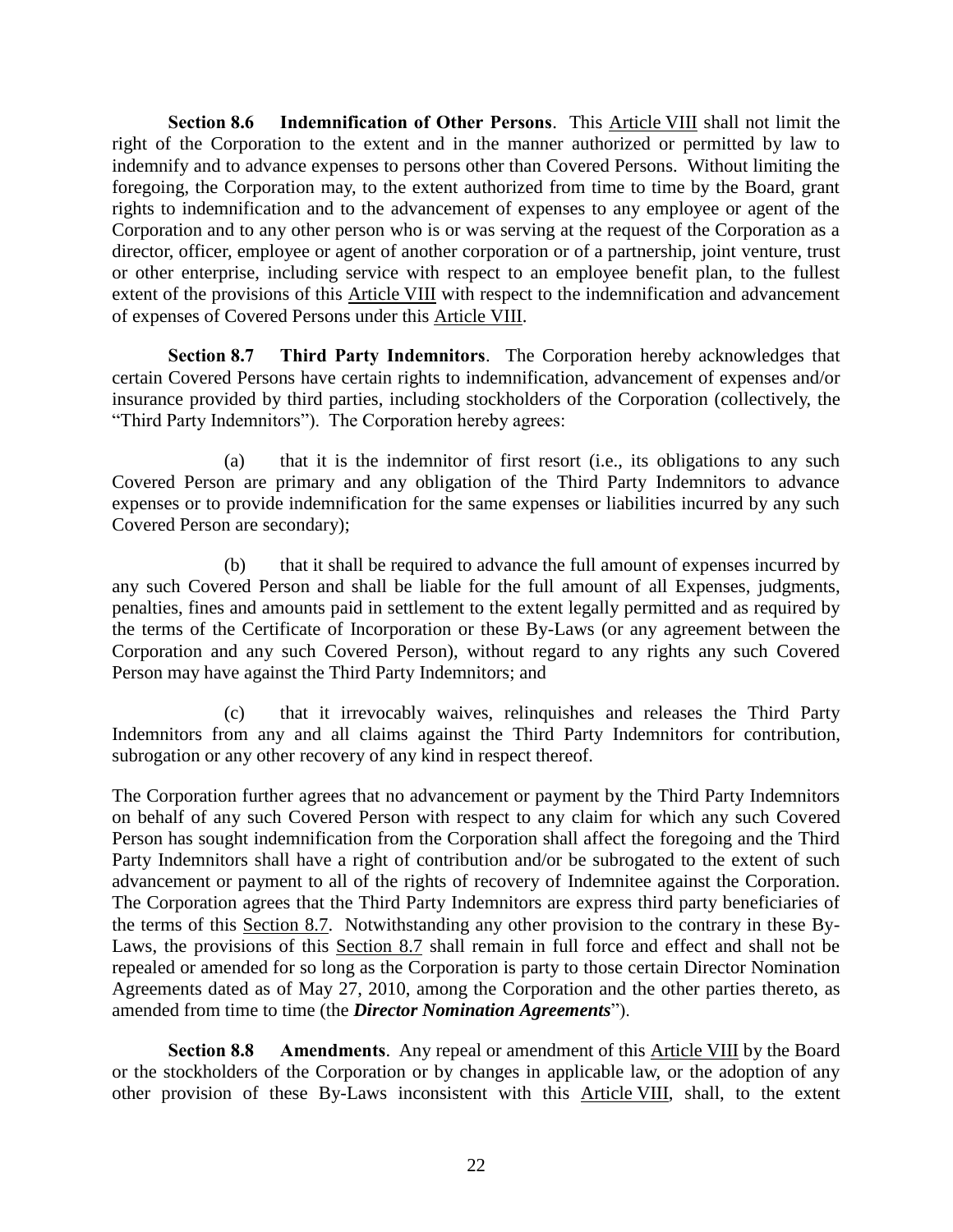permitted by applicable law, be prospective only (except to the extent such amendment or change in applicable law permits the Corporation to provide broader indemnification rights to Covered Persons on a retroactive basis than permitted prior thereto), and will not in any way diminish or adversely affect any right or protection existing hereunder in respect of any act or omission occurring prior to such repeal or amendment or adoption of such inconsistent provision.

**Section 8.9 Certain Definitions**. For purposes of this Article VIII, (a) references to "other enterprise" shall include any employee benefit plan; (b) references to "fines" shall include any excise taxes assessed on a person with respect to an employee benefit plan; (c) references to "serving at the request of the Corporation" shall include any service that imposes duties on, or involves services by, a person with respect to any employee benefit plan, its participants, or beneficiaries; and (d) a person who acted in good faith and in a manner such person reasonably believed to be in the interest of the participants and beneficiaries of an employee benefit plan shall be deemed to have acted in a manner "not opposed to the best interest of the Corporation" for purposes of Section 145 of the DGCL.

**Section 8.10 Contract Rights**. The rights provided to Covered Persons pursuant to this Article VIII (a) shall be contract rights based upon good and valuable consideration, pursuant to which a Covered Person may bring suit as if the provisions of this Article VIII were set forth in a separate written contract between the Covered Person and the Corporation, (b) shall fully vest at the time the Covered Person first assumes his or her position as a director or officer of the Corporation, (c) are intended to be retroactive and shall be available with respect to any act or omission occurring prior to the adoption of this Article VIII, (d) shall continue as to a Covered Person who has ceased to be a director or officer of the Corporation, and (e) shall inure to the benefit of the Covered Person's heirs, executors and administrators.

**Section 8.11 Severability.** If any provision or provisions of this **Article VIII** shall be held to be invalid, illegal or unenforceable for any reason whatsoever: (a) the validity, legality and enforceability of the remaining provisions of this Article VIII shall not in any way be affected or impaired thereby; and (b) to the fullest extent possible, the provisions of this Article VIII (including, without limitation, each such portion of this Article VIII containing any such provision held to be invalid, illegal or unenforceable) shall be construed so as to give effect to the intent manifested by the provision held invalid, illegal or unenforceable.

#### **ARTICLE IX MISCELLANEOUS**

**Section 9.1 Place of Meetings**. If the place of any meeting of stockholders, the Board or committee of the Board for which notice is required under these By-Laws is not designated in the notice of such meeting, such meeting shall be held at the principal business office of the Corporation; provided, however, if the Board has, in its sole discretion, determined that a meeting shall not be held at any place, but instead shall be held by means of remote communication pursuant to Section 9.5 hereof, then such meeting shall not be held at any place.

### **Section 9.2 Fixing Record Dates**.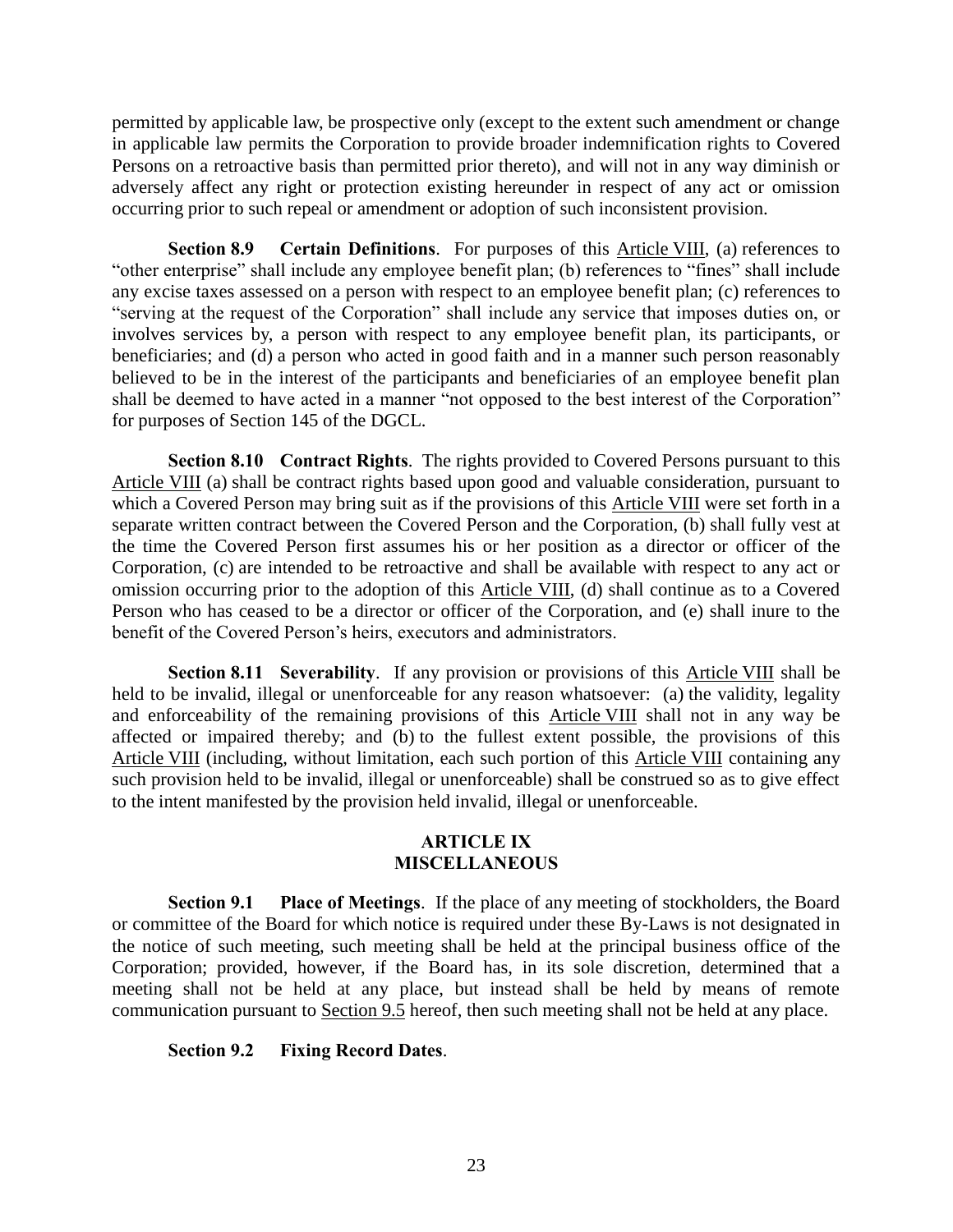(a) In order that the Corporation may determine the stockholders entitled to notice of any meeting of stockholders or any adjournment thereof, the Board may fix a record date, which shall not precede the date upon which the resolution fixing the record date is adopted by the Board, and which record date shall not be more than 60 nor less than 10 days before the date of such meeting. If the Board so fixes a record date, such date shall also be the record date for determining the stockholders entitled to vote at such meeting unless the Board determines, at the time it fixes such record date, that a later date on or before the date of the meeting shall be the date for making such determination. If no record date is fixed by the Board, the record date for determining stockholders entitled to notice of and to vote at a meeting of stockholders shall be at the close of business on the business day preceding the day on which notice is given, or, if notice is waived, at the close of business on the business day preceding the day on which the meeting is held. A determination of stockholders of record entitled to notice of or to vote at a meeting of stockholders shall apply to any adjournment of the meeting; provided, however, that the Board may fix a new record date for determination of stockholders entitled to vote at the adjourned meeting, and in such case shall also fix as the record date for stockholders entitled to notice of such adjourned meeting the same or an earlier date as that fixed for determination of stockholders entitled to vote in accordance with the foregoing provisions of this Section 9.2(a) at the adjourned meeting.

(b) In order that the Corporation may determine the stockholders entitled to receive payment of any dividend or other distribution or allotment of any rights or the stockholders entitled to exercise any rights in respect of any change, conversion or exchange of stock, or for the purpose of any other lawful action, the Board may fix a record date, which record date shall not precede the date upon which the resolution fixing the record date is adopted, and which record date shall be not more than 60 days prior to such action. If no record date is fixed, the record date for determining stockholders for any such purpose shall be at the close of business on the day on which the Board adopts the resolution relating thereto.

(c) In order that the Corporation may determine the stockholders entitled to consent to corporate action in writing without a meeting, the Board may fix a record date, which record date shall not precede the date upon which the resolution fixing the record date is adopted by the Board, and which date shall not be more than 10 days after the date upon which the resolution fixing the record date is adopted by the Board. If no record date has been fixed by the Board, the record date for determining stockholders entitled to consent to corporate action in writing without a meeting, when no prior action by the Board is otherwise required, shall be the first date on which a signed written consent setting forth the action taken or proposed to be taken is delivered to the Corporation by delivery to its registered office in the State of Delaware, its principal place of business, or the Secretary of the Corporation. Delivery made to the Corporation's registered office shall be by hand or by certified or registered mail, return receipt requested. If no record date has been fixed by the Board and prior action by the Board is otherwise required, the record date for determining stockholders entitled to consent to corporate action in writing without a meeting shall be at the close of business on the day on which the Board adopts the resolution taking such prior action.

### **Section 9.3 Means of Giving Notice**.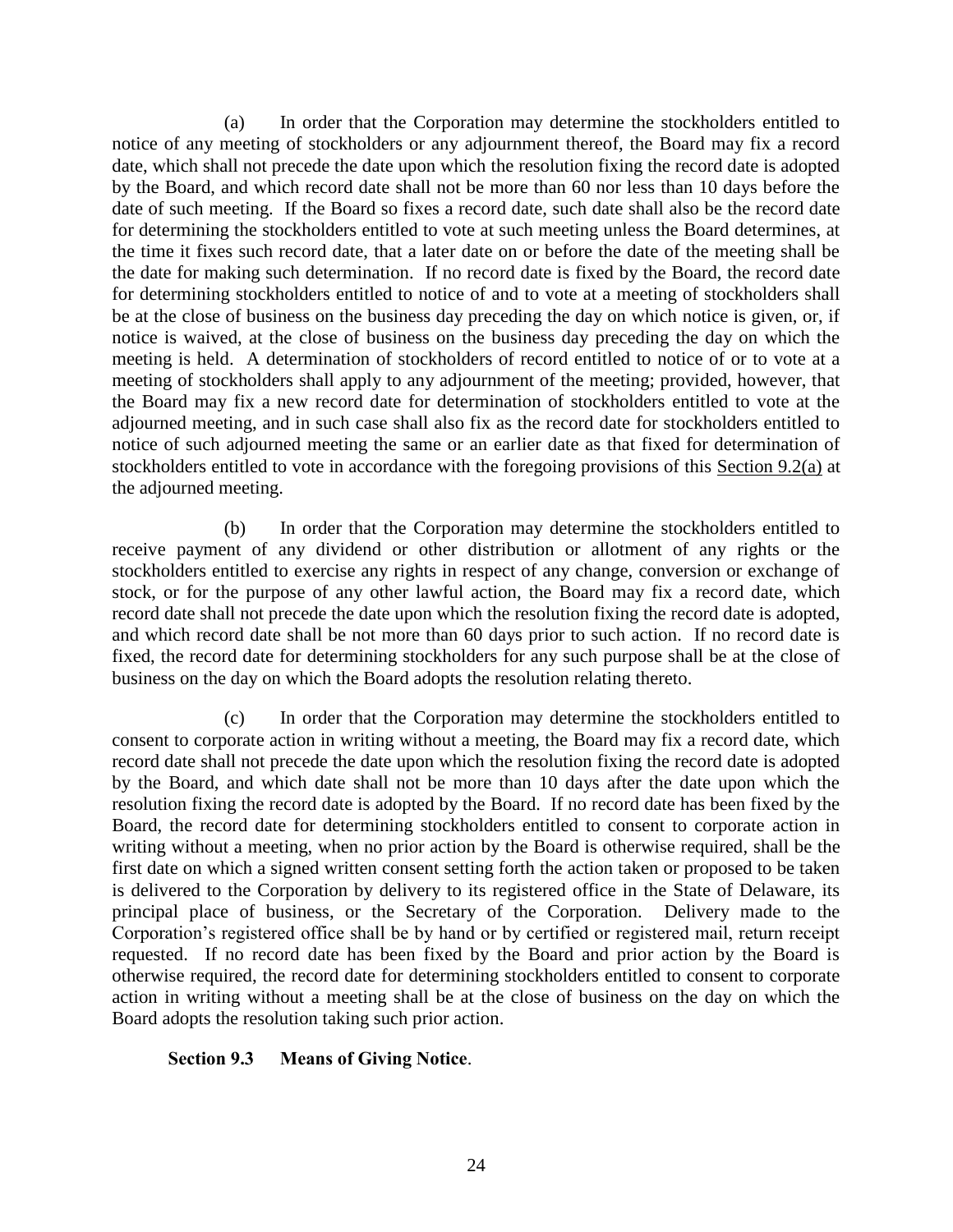(a) Notice to Directors. Whenever under applicable law, the Certificate of Incorporation or these By-Laws notice is required to be given to any director, such notice shall be given either (i) in writing and sent by hand delivery, through the United States mail, or by a nationally recognized overnight delivery service for next day delivery, (ii) by means of electronic transmission, or (iii) by oral notice given personally or by telephone. A notice to a director will be deemed given as follows: (A) if given by hand delivery, orally, or by telephone, when actually received by the director, (B) if sent through the United States mail, when deposited in the United States mail, with postage and fees thereon prepaid, addressed to the director at the director's address appearing on the records of the Corporation, (C) if sent for next day delivery by a nationally recognized overnight delivery service, when deposited with such service, with fees thereon prepaid, addressed to the director at the director's address appearing on the records of the Corporation, (D) if sent by facsimile telecommunication, when sent to the facsimile number for such director appearing on the records of the Corporation, (E) if sent by email, when sent to the email address for such director appearing on the records of the Corporation, or (F) if sent by any other form of electronic transmission, when sent to the address, location or number (as applicable) for such director appearing on the records of the Corporation.

(b) Notice to Stockholders. Whenever under applicable law, the Certificate of Incorporation or these By-Laws notice is required to be given to any stockholder, such notice may be given (1) in writing and sent either by hand delivery, through the United States mail, or by a nationally recognized overnight delivery service for next day delivery, or (2) by means of electronic transmission consented to by the stockholder, to the extent permitted by, and subject to the conditions set forth in Section 232 of the DGCL. A notice to a stockholder shall be deemed given as follows:

(i) if given by hand delivery, when actually received by the stockholder,

(ii) if sent through the United States mail, when deposited in the United States mail, with postage and fees thereon prepaid, addressed to the stockholder at the stockholder's address appearing on the stock ledger of the Corporation,

(iii) if sent for next day delivery by a nationally recognized overnight delivery service, when deposited with such service, with fees thereon prepaid, addressed to the stockholder at the stockholder's address appearing on the stock ledger of the Corporation, and

(iv) if given by a form of electronic transmission consented to by the stockholder to whom the notice is given and otherwise meeting the requirements set forth above,

(A) if by email, when directed to an email address at which the stockholder has consented to receive notice,

(B) if by a posting on an electronic network together with separate notice to the stockholder of such specified posting, upon the later of (1) such posting and (2) the giving of such separate notice, and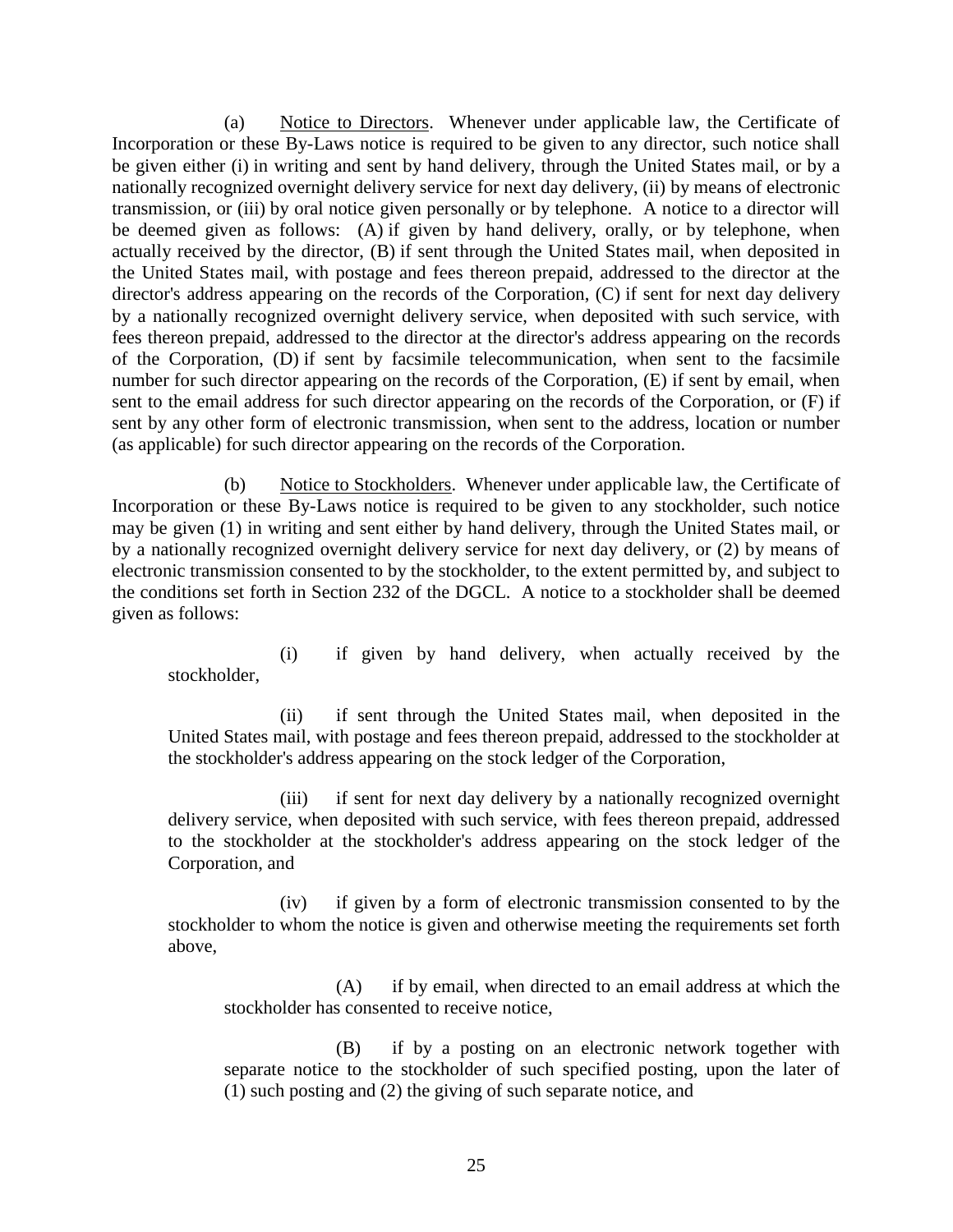(C) if by any other form of electronic transmission, when directed to the stockholder.

A stockholder may revoke such stockholder's consent to receiving notice by means of electronic communication by giving written notice of such revocation to the Corporation. Any such consent shall be deemed revoked if (1) the Corporation is unable to deliver by electronic transmission two consecutive notices given by the Corporation in accordance with such consent and (2) such inability becomes known to the Secretary or to the Corporation's transfer agent, or other person responsible for the giving of notice; provided, however, the inadvertent failure to treat such inability as a revocation shall not invalidate any meeting or other action.

(c) Notice to Stockholders Sharing Same Address. Without limiting the manner by which notice otherwise may be given effectively by the Corporation to stockholders, any notice to stockholders given by the Corporation under any provision of the DGCL, the Certificate of Incorporation or these By-Laws shall be effective if given by a single written notice to stockholders who share an address if consented to by the stockholders at that address to whom such notice is given. A stockholder may revoke such stockholder's consent by delivering written notice of such revocation to the Corporation. Any stockholder who fails to object in writing to the Corporation within 60 days of having been given written notice by the Corporation of its intention to send such a single written notice shall be deemed to have consented to receiving such single written notice.

(d) Exceptions to Notice Requirements. Whenever notice is required to be given, under the DGCL, the Certificate of Incorporation or these By-Laws, to any person with whom communication is unlawful, the giving of such notice to such person shall not be required and there shall be no duty to apply to any governmental authority or agency for a license or permit to give such notice to such person. Any action or meeting that shall be taken or held without notice to any such person with whom communication is unlawful shall have the same force and effect as if such notice had been duly given. If the action taken by the Corporation is such as to require the filing of a certificate with the Secretary of State of Delaware, the certificate shall state, if such is the fact and if notice is required, that notice was given to all persons entitled to receive notice except such persons with whom communication is unlawful.

Whenever notice is required to be given by the Corporation, under any provision of the DGCL, the Certificate of Incorporation or these By-Laws, to any stockholder to whom (1) notice of two consecutive annual meetings of stockholders and all notices of stockholder meetings or of the taking of action by written consent of stockholders without a meeting to such stockholder during the period between such two consecutive annual meetings, or (2) all, and at least two payments (if sent by first-class mail) of dividends or interest on securities during a 12 month period, have been mailed addressed to such stockholder at such stockholder's address as shown on the records of the Corporation and have been returned undeliverable, the giving of such notice to such stockholder shall not be required. Any action or meeting that shall be taken or held without notice to such stockholder shall have the same force and effect as if such notice had been duly given. If any such stockholder shall deliver to the Corporation a written notice setting forth such stockholder's then-current address, the requirement that notice be given to such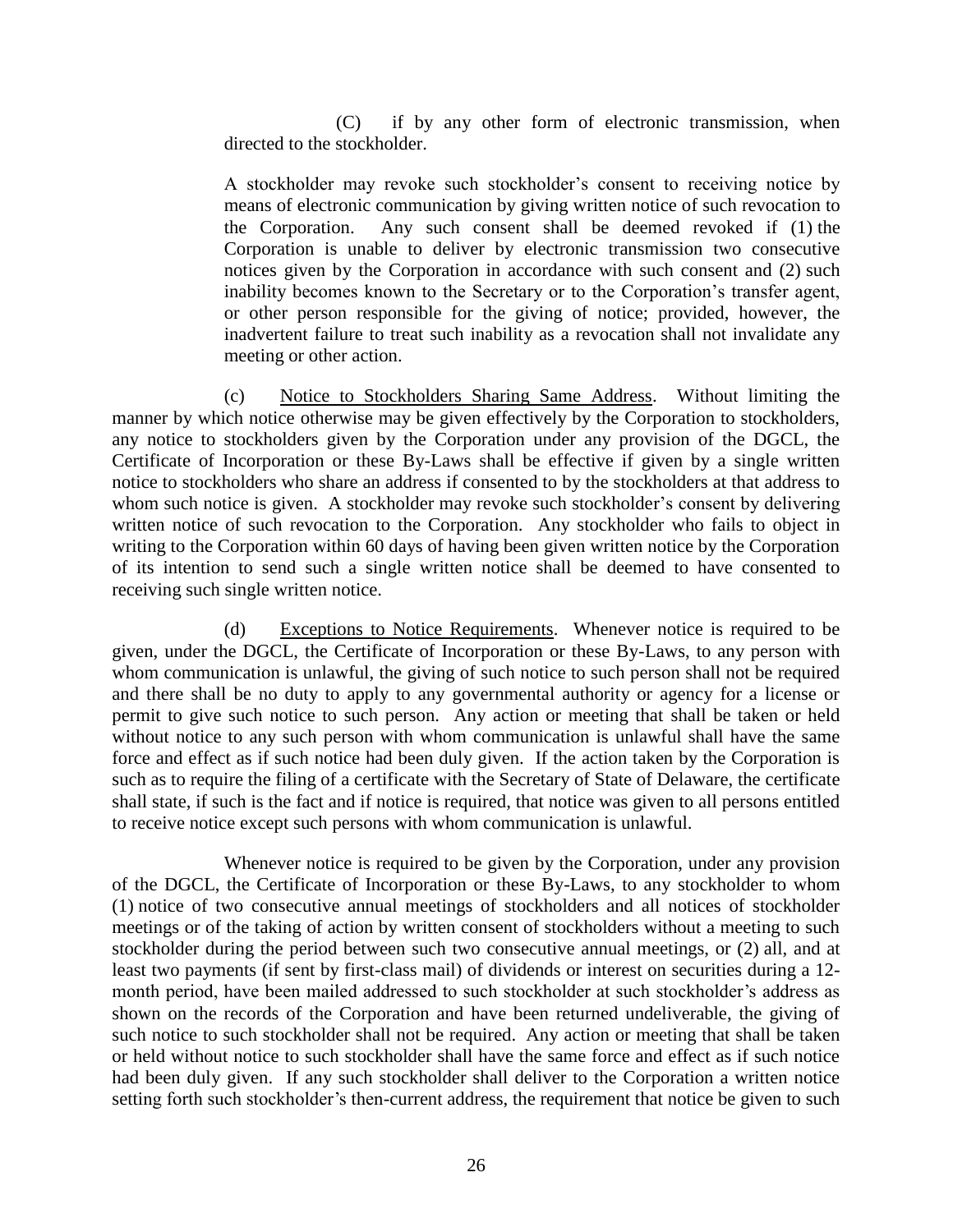stockholder shall be reinstated. If the action taken by the Corporation is such as to require the filing of a certificate with the Secretary of State of Delaware, the certificate need not state that notice was not given to persons to whom notice was not required to be given pursuant to Section 230(b) of the DGCL. The exception in subsection (1) of the first sentence of this paragraph to the requirement that notice be given shall not be applicable to any notice returned as undeliverable if the notice was given by electronic transmission.

**Section 9.4 Waiver of Notice**. Whenever any notice is required to be given under applicable law, the Certificate of Incorporation, or these By-Laws, a written waiver of such notice, signed before or after the date of such meeting by the person or persons entitled to said notice, or a waiver by electronic transmission by the person entitled to said notice, shall be deemed equivalent to such required notice. All such waivers shall be kept with the books of the Corporation. Attendance at a meeting shall constitute a waiver of notice of such meeting, except where a person attends for the express purpose of objecting to the transaction of any business on the ground that the meeting was not lawfully called or convened.

## **Section 9.5 Meeting Attendance via Remote Communication Equipment**.

(a) Stockholder Meetings. If authorized by the Board in its sole discretion, and subject to such guidelines and procedures as the Board may adopt, stockholders and proxyholders not physically present at a meeting of stockholders may, by means of remote communication:

(i) participate in a meeting of stockholders; and

(ii) be deemed present in person and vote at a meeting of stockholders, whether such meeting is to be held at a designated place or solely by means of remote communication, provided that (A) the Corporation shall implement reasonable measures to verify that each person deemed present and permitted to vote at the meeting by means of remote communication is a stockholder or proxyholder, (B) the Corporation shall implement reasonable measures to provide such stockholders and proxyholders a reasonable opportunity to participate in the meeting and to vote on matters submitted to the stockholders, including an opportunity to read or hear the proceedings of the meeting substantially concurrently with such proceedings, and (C) if any stockholder or proxyholder votes or takes other action at the meeting by means of remote communication, a record of such votes or other action shall be maintained by the Corporation.

(b) Board Meetings. Unless otherwise restricted by applicable law, the Certificate of Incorporation or these By-Laws, members of the Board or any committee thereof may participate in a meeting of the Board or any committee thereof by means of conference telephone or other communications equipment by means of which all persons participating in the meeting can hear each other. Such participation in a meeting shall constitute presence in person at the meeting, except where a person participates in the meeting for the express purpose of objecting to the transaction of any business on the ground that the meeting was not lawfully called or convened.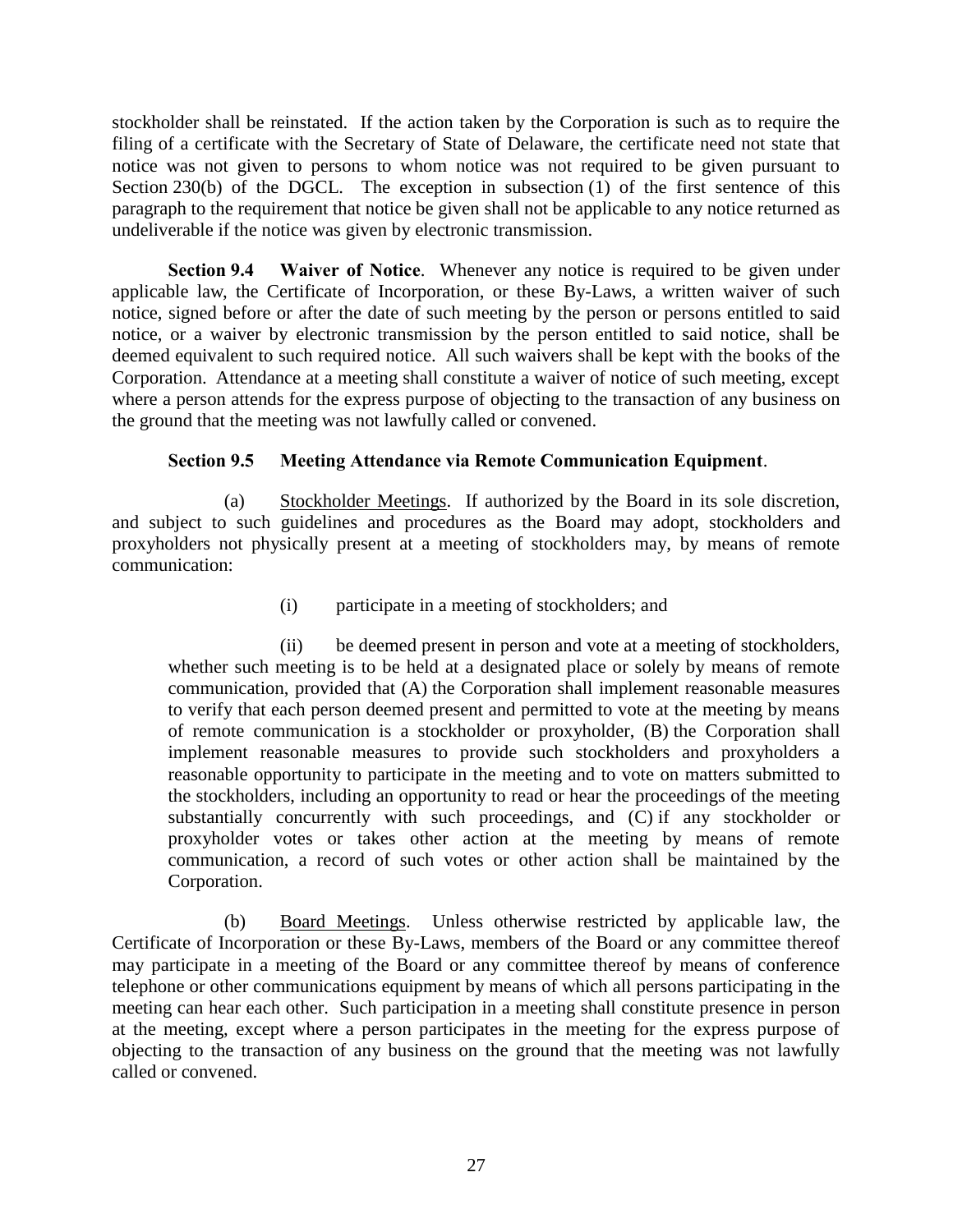**Section 9.6 Dividends**. The Board may from time to time declare, and the Corporation may pay, dividends (payable in cash, property or shares of the Corporation's capital stock) on the Corporation's outstanding shares of capital stock, subject to applicable law and the Certificate of Incorporation.

**Section 9.7 Reserves**. The Board may set apart out of the funds of the Corporation available for dividends a reserve or reserves for any proper purpose and may abolish any such reserve.

**Section 9.8 Contracts and Negotiable Instruments**. Except as otherwise provided by applicable law, the Certificate of Incorporation or these By-Laws, any contract, bond, deed, lease, mortgage or other instrument may be executed and delivered in the name and on behalf of the Corporation by such officer or officers or other employee or employees of the Corporation as the Board may from time to time authorize. Such authority may be general or confined to specific instances as the Board may determine. The Chairman of the Board, the Chief Executive Officer, the President or any Vice President may execute and deliver any contract, bond, deed, lease, mortgage or other instrument in the name and on behalf of the Corporation. Subject to any restrictions imposed by the Board, the Chairman of the Board or the Chief Executive Officer may delegate powers to execute and deliver any contract, bond, deed, lease, mortgage or other instrument in the name and on behalf of the Corporation to other officers or employees of the Corporation under such person's supervision and authority, it being understood, however, that any such delegation of power shall not relieve such officer of responsibility with respect to the exercise of such delegated power.

**Section 9.9 Fiscal Year**. The fiscal year of the Corporation shall be fixed by the Board.

**Section 9.10 Seal**. The Board may adopt a corporate seal, which shall be in such form as the Board determines. The seal may be used by causing it or a facsimile thereof to be impressed, affixed or otherwise reproduced.

**Section 9.11 Books and Records**. The books and records of the Corporation may be kept within or outside the State of Delaware at such place or places as may from time to time be designated by the Board.

**Section 9.12 Resignation.** Any director, committee member or officer may resign by giving notice thereof in writing or by electronic transmission to the Chairman of the Board, the Chief Executive Officer or the Secretary. The resignation shall take effect at the time specified therein, or at the time of receipt of such notice if no time is specified or the specified time is earlier than the time of such receipt. Unless otherwise specified therein, the acceptance of such resignation shall not be necessary to make it effective.

**Section 9.13 Surety Bonds**. Such officers, employees and agents of the Corporation (if any) as the Chairman of the Board, the Chief Executive Officer or the Board may direct, from time to time, shall be bonded for the faithful performance of their duties and for the restoration to the Corporation, in case of their death, resignation, retirement, disqualification or removal from office, of all books, papers, vouchers, money and other property of whatever kind in their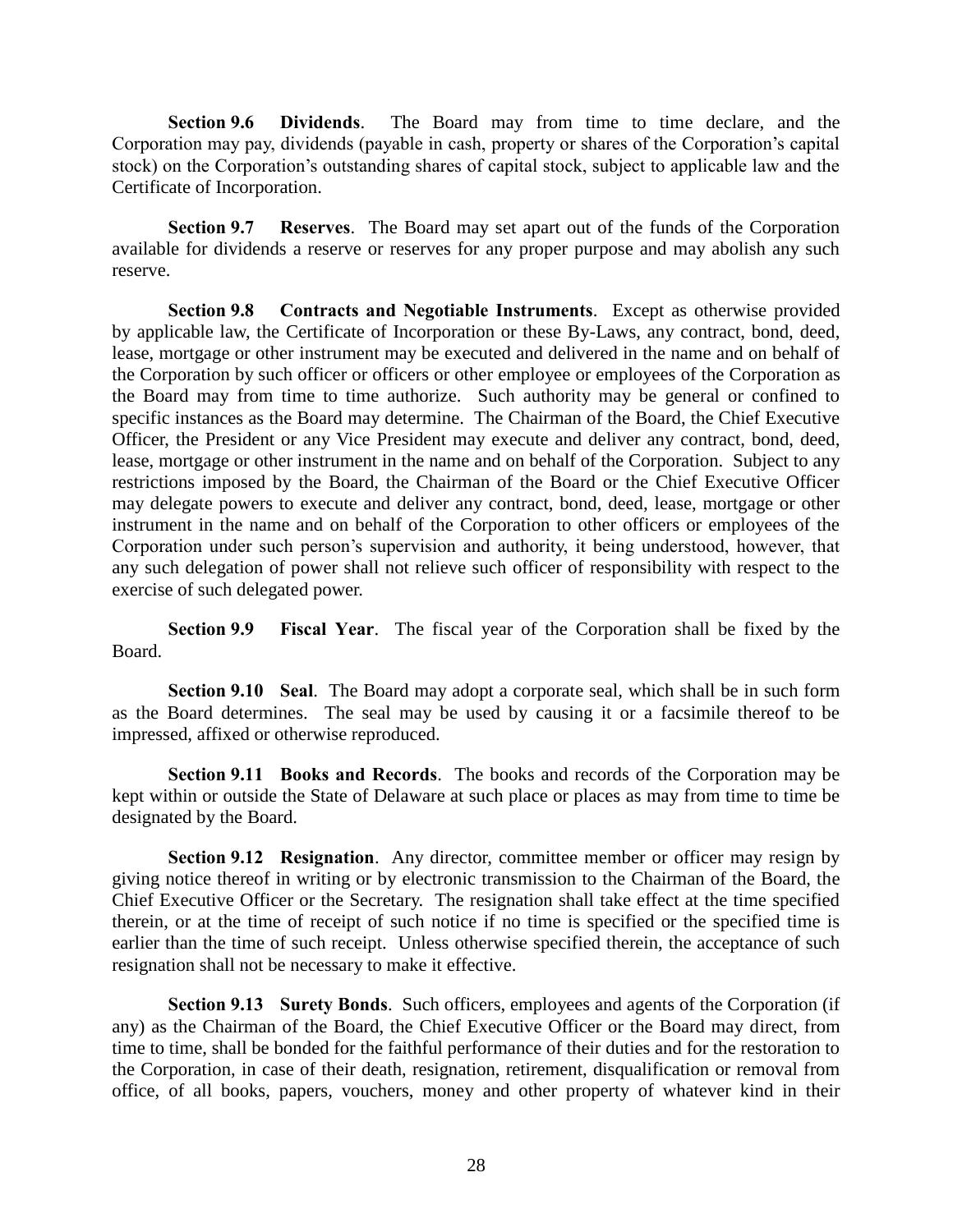possession or under their control belonging to the Corporation, in such amounts and by such surety companies as the Chairman of the Board, the Chief Executive Officer or the Board may determine. The premiums on such bonds shall be paid by the Corporation and the bonds so furnished shall be in the custody of the Secretary.

**Section 9.14 Securities of Other Corporations**. Powers of attorney, proxies, waivers of notice of meeting, consents in writing and other instruments relating to securities owned by the Corporation may be executed in the name of and on behalf of the Corporation by the Chairman of the Board or the Chief Executive Officer. Any such officer, may, in the name of and on behalf of the Corporation, take all such action as any such officer may deem advisable to vote in person or by proxy at any meeting of security holders of any corporation in which the Corporation may own securities, or to consent in writing, in the name of the Corporation as such holder, to any action by such corporation, and at any such meeting or with respect to any such consent shall possess and may exercise any and all rights and power incident to the ownership of such securities and which, as the owner thereof, the Corporation might have exercised and possessed. The Board may from time to time confer like powers upon any other person or persons.

**Section 9.15 Amendments**. In furtherance and not in limitation of the powers conferred upon it by law, the Board shall have the power to adopt, amend, alter or repeal the By-Laws. The affirmative vote of a majority of the Whole Board shall be required to adopt, amend, alter or repeal the By-Laws. The By-Laws also may be adopted, amended, altered or repealed by the stockholders to the extent permissible under the DGCL; provided, however, that in addition to any vote of the holders of any class or series of capital stock of the Corporation required by applicable law or the Certificate of Incorporation, the affirmative vote of the holders of at least a majority of the voting power of all outstanding shares of capital stock of the Corporation entitled to vote generally in the election of directors, voting together as a single class, shall be required for the stockholders to adopt, amend, alter or repeal the By-Laws.

**Section 9.16 Director Nomination Agreements.** For so long as the Director Nomination Agreements shall remain in effect, the provisions of the Director Nomination Agreements shall be incorporated by reference into the relevant provisions hereof, and such provisions shall be interpreted and applied in a manner consistent with the terms of the Director Nomination Agreements.

### **Section 9.17 Certain Definitions. For purposes of these By-Laws:**

(a) "*Derivative Instrument*" shall mean any option, warrant, convertible security, stock appreciation right, swap or similar right with an exercise or conversion privilege or a settlement payment or mechanism at a price related to any class or series of shares of the Corporation or with a value derived in whole or in part from the value of any class or series of shares of the Corporation, whether or not such instrument or right is subject to settlement in the underlying class or series of shares of the Corporation or otherwise.

(b) "*Derivative Position*" shall mean (i) any Derivative Instrument directly or indirectly owned beneficially by a stockholder or by any Stockholder Associated Person and any other direct or indirect opportunity of a stockholder or any Stockholder Associated Person to